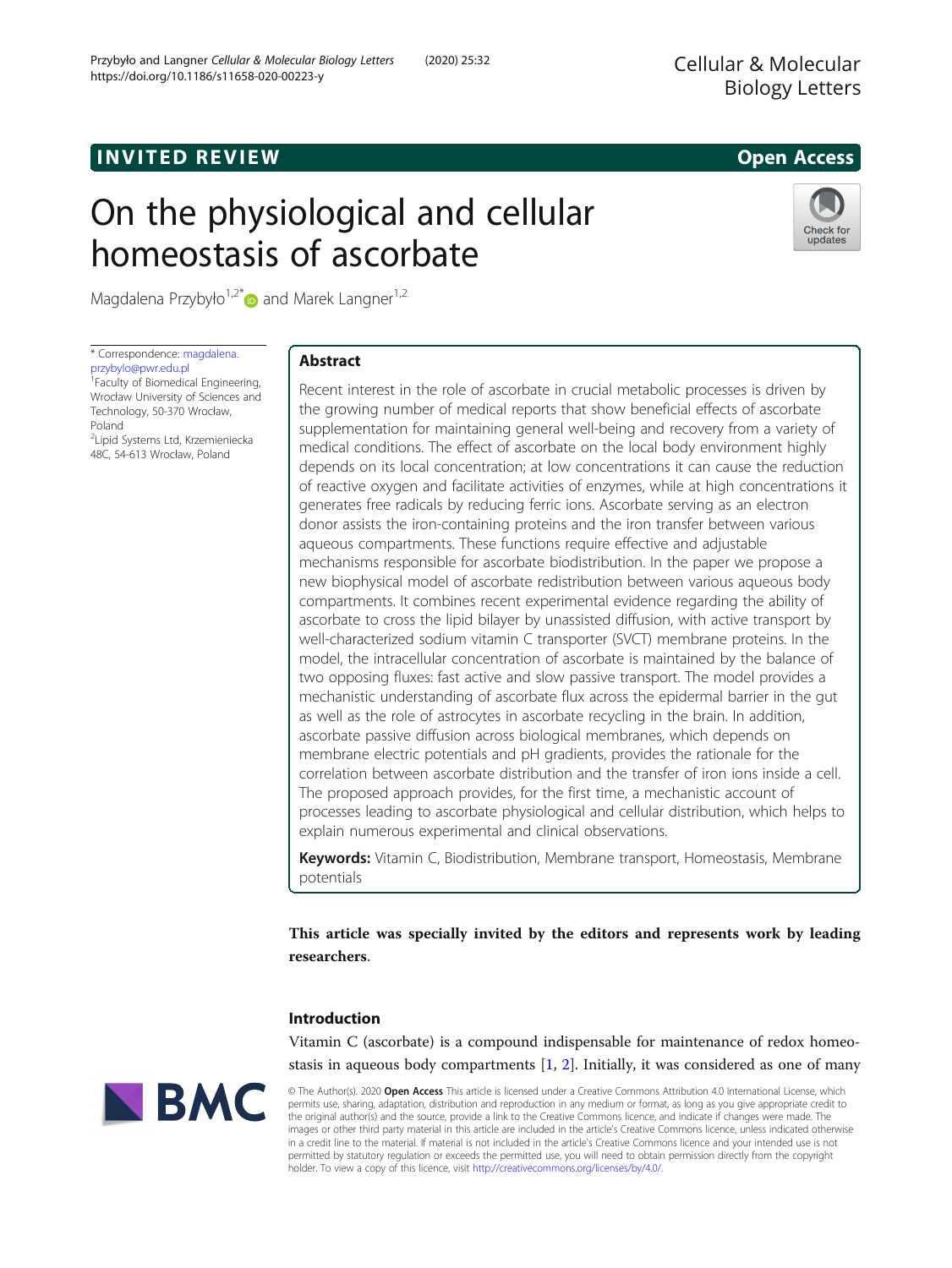antioxidants needed for the control of the redox potential and the level of reactive oxygen species (ROS) [[3\]](#page-14-0). Later it was observed that ascorbate at high concentrations (above 1 mM) is toxic to cancer cells, revealing the complex nature of ascorbate functions. The importance of ascorbate homeostasis has been further strengthened by the discovery that there are two dedicated ascorbate transporters, namely SVCT1 and SVCT2, encoded in genes SLC23A1 and SLC23A2 [\[4,](#page-14-0) [5\]](#page-14-0). The two discoveries shed a new light on the essential role of ascorbate in cellular processes, other than being simply one of many antioxidants [\[2\]](#page-14-0). During the last decade a number of ascorbate-dependent enzymes have been identified [[6](#page-14-0), [7](#page-14-0)]. It has also been observed that ascorbate is required for maintenance of the oxidation level of transition metals, important functional components of diverse metabolic processes [\[8\]](#page-14-0). Handling of transition metals by cells requires fine-tuned mechanisms, which allow the accumulation of transition metals (Fe and Cu) for biochemical reactions, yet reducing the risk of toxic effects caused by their labile forms [[8\]](#page-14-0). Ascorbate, being an electron donor, can function both as an antioxidant and pro-oxidant [\[1](#page-14-0)]. At low concentrations, it reduces reactive oxygen species (ROS), which are generated as a result of metabolic activities and/or an exposure to exogenous hazards [[2,](#page-14-0) [3\]](#page-14-0). However, at high concentrations it can act as a pro-oxidant by reducing transition metals (iron, copper). Reduced transition metals react with hydrogen peroxide, leading to the formation of highly reactive and damaging hydroxyl radicals, via the Fenton reaction [\[8](#page-14-0)–[11\]](#page-14-0). The effect of ascorbate on iron is not limited to aqueous solutions but may also affect electron transfer in iron containing proteins, which are involved in: oxygen storage and transport (hemoglobin and myoglobin), oxygen sensing and hypoxic regulation (HIF prolyl hydrogenases), energy production (cytochrome c, cytochrome c oxidase and NADH dehydrogenase), intermediary metabolism and detoxification (ribonucleotide reductase, amino acid oxidases, fatty acid desaturases, cytochrome P450 and catalase), synthesis of hormones and neurotransmitters (tryptophan hydroxylase, tyrosine hydroxylase and thyroperoxidase) as well as playing a role in host defense and inflammation (myeloperoxidase, NADPH oxidase, indoleamine 2,3-dioxygenase, nitric oxide synthesis and lipoxygenases) [[10](#page-14-0), [12\]](#page-14-0). Iron is also an indispensable element of proteins coordinating and regulating the expression of genetic material [\[13](#page-14-0)–[15](#page-14-0)].

Iron-containing proteins are distributed between different aqueous body compartments, where levels of redox potential need to be adjusted to a specific value ensuring the optimal conditions for iron homeostasis and functioning of iron-containing proteins [\[16\]](#page-14-0). The local homeostasis of iron requires maintenance of the redox potential, access to labile ions and suppression of any potential damage associated with generation of ROS [\[17,](#page-14-0) [18](#page-14-0)]. The biologically relevant iron ions are water soluble  $Fe^{2+}$  (negative logP) and water insoluble  $Fe<sup>3+</sup>$  (high and positive logP) [[12](#page-14-0)]. The dramatic difference of their water solubility is utilized by biological systems to facilitate effective iron biodistribution, simultaneously limiting the risk of systemic toxicity. This is achieved by the coordinated set of proteins, which transfer, store and exchange iron ions in specific, with respect to redox potential, aqueous environments. The iron homeostasis requires effective storage and distribution systems, which are based on interconnected reduction and oxidation processes mediated by dedicated proteins, including reductases, carriers (transferrin), storage complexes (ferritin) and membrane transporters and receptors (divalent metal ion transporters or ferroportin) [[12](#page-14-0)]. Each element of the system requires specific aqueous phase redox potential, which can be provided by coordinated fluxes of a hydrophilic, readily accessible electron-rich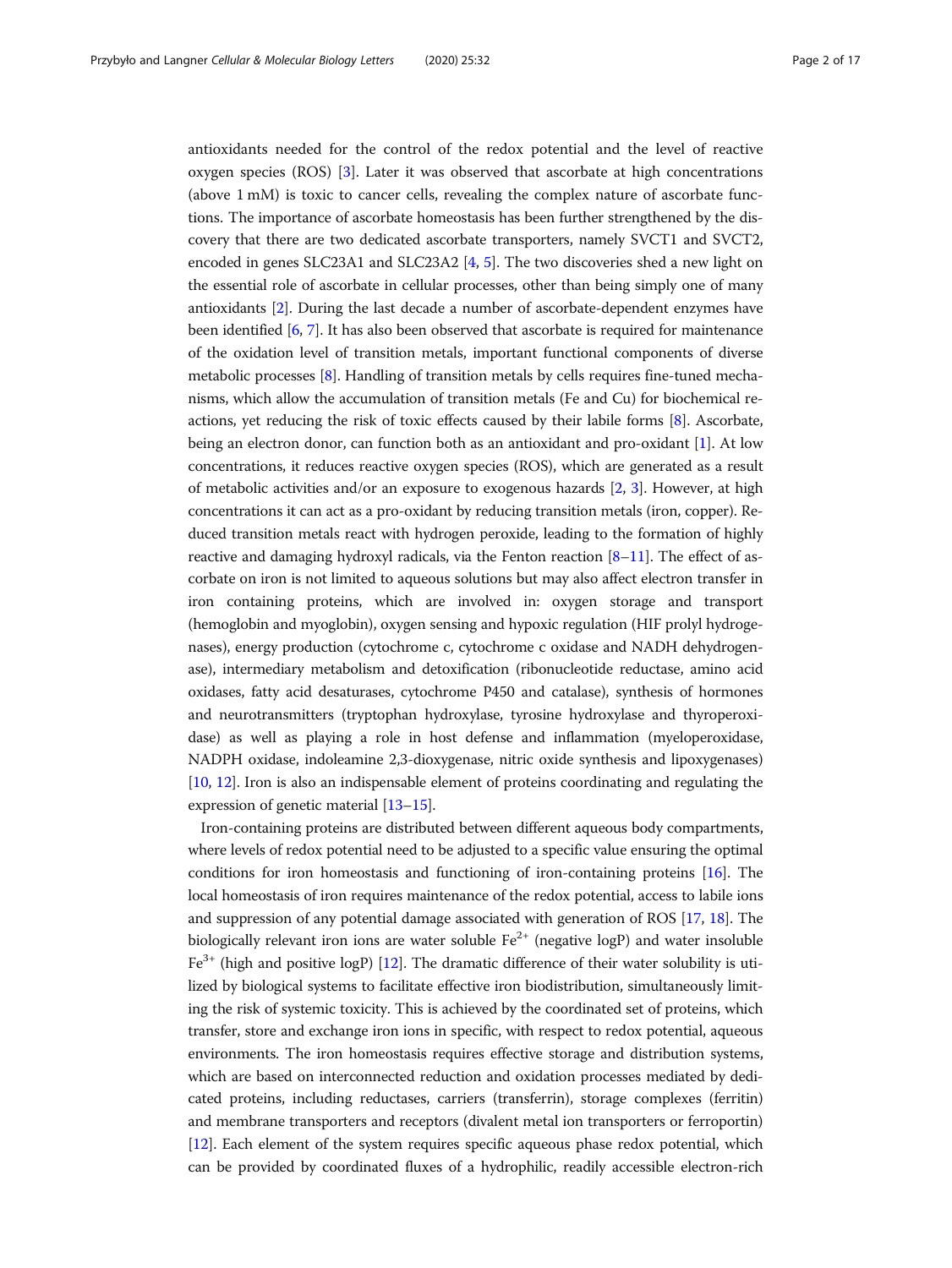compound [\[8\]](#page-14-0). Such a compound is effective in the complex topology of a biological system only when its local availability can be tuned to a specific concentration. A number of experimental studies have demonstrated that ascorbate is such a compound [\[11,](#page-14-0) [18](#page-14-0)]. The ability of ascorbate to reduce the ferric ion ( $Fe^{3+}$ ) to the ferrous ion ( $Fe^{2+}$ ) enhances nonheme  $Fe^{3+}$  absorption from the diet. Reduction of  $Fe^{3+}$  to  $Fe^{2+}$  is the first and necessary step for entering a cell through a divalent metal ion channel [[19](#page-14-0)]. Ascorbate is also required by a wide range of  $Fe^{2+}/a$ -KGDDs enzymes dispersed among different cellular aqueous compartments  $[16]$  $[16]$ . For example, the Jumonji C (JmjC) domain-containing histone demethylases (JHDMs), DNA demethylase of the AlkB homolog (ALKBH) family, and the ten-eleven translocation (TET) family of DNA hydroxylases are located in the nucleus [[13](#page-14-0)–[15\]](#page-14-0). It has been shown that in the cytoplasm ascorbate stimulates the synthesis of the cellular iron storage protein, ferritin, by inhibiting its lysosomal degradation and cellular iron efflux [[11](#page-14-0)]. In the cytoplasm ascorbate is also necessary for the activity of collagen prolyl hydroxylases, a family of  $Fe^{2+}/a$ -KGDDs that regulate collagen synthesis [[20](#page-14-0)].

 $Fe<sup>2+</sup>/a-KGDDs$  have relatively high Km values for ascorbate (the concentration required for half-maximal reaction rates is 140–300  $\mu$  M). The low affinity for ascorbate requires above 1 mM ascorbate intracellular levels for optimal catalytic activity, and it cannot be substituted by other antioxidants, indicating a specific need for ascorbate as a cofactor for these enzymes [\[15,](#page-14-0) [21\]](#page-14-0). This value is much higher than the serum ascorbate concentration (about 50  $\mu$  M). Therefore, the barrier between interstitial and intracellular aqueous phases (plasma membrane) should facilitate and maintain the high ascorbate concentration gradient. In addition, there are large differences between intracellular ascorbate concentration gradients generated across plasma membranes, which can range from 0 in erythrocytes to 10 mM in neurons [\[2](#page-14-0)]. Such complex spatial ascorbate distribution requires a transport system which is based on opposing fluxes at both physiological and cellular levels. Despite abundant evidence showing that ascorbate is an important regulator of metabolic and genetic processes, there is no good understanding of the molecular processes leading to its biodistribution [\[8](#page-14-0)]. There are two dramatic examples where the protein-based ascorbate flow between aqueous compartments is inadequate. Epithelial cells, which extract both ascorbic acid and dehydroascorbic acid (DHA) from the gastrointestinal tract (GIT), have SVCT1 transporters on the apical side. They also have SVCT2 transporters on the basolateral side. This indicates that they extract ascorbate from both the gastrointestinal tract and interstitial fluids [\[22](#page-14-0)]. Consequently, there is no effective mechanism ensuring ascorbate flux from the gastrointestinal tract to the blood circulation. DHA handling by astrocytes in the brain tissue is the other example. Astrocytes reduce DHA produced by neurons. Whereas GLUT-base fluxes of DHA are well understood, the release mechanism of ascorbate from astrocytes to interstitial fluid remains unknown [[23](#page-14-0)]. The ascorbate intracellular distribution is even less understood, and, with the exception of mitochondria, has never been studied [\[24](#page-14-0)]. In order to resolve all issues related to ascorbate distribution between various body aqueous compartments, a consistent model, containing ascorbate fluxes in and out of each aqueous compartment, is needed.

Until recently, it had been assumed that the hydrophilic ascorbate ( $logP = -1.85$ ) is not able to pass unassisted across the hydrophobic lipid core of the biological membrane. Consequently, it has been assumed that a local level of ascorbate is facilitated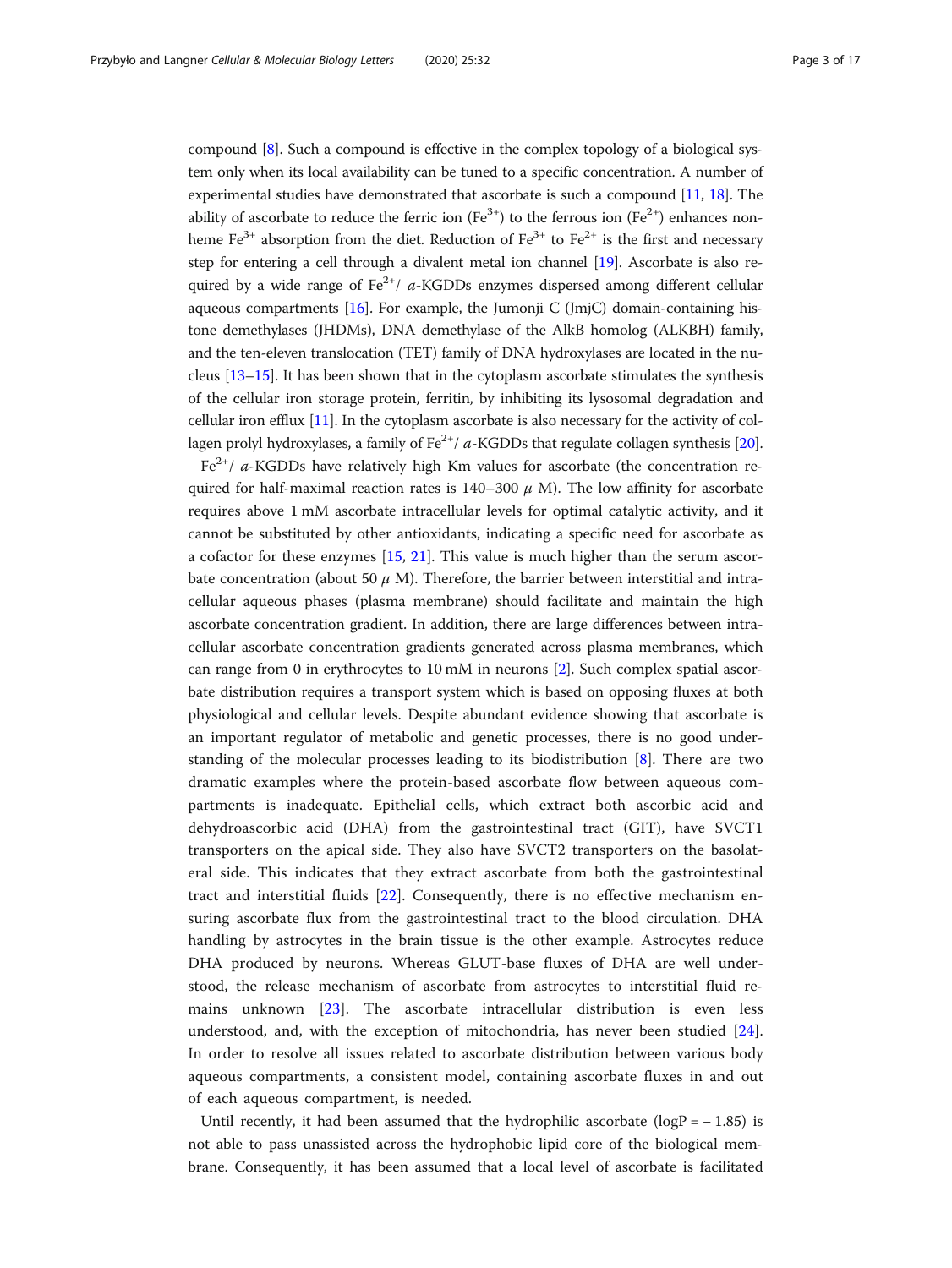exclusively by membrane proteins. Sodium vitamin C transporters (SVCTs) for ascorbate and GLUT channels for DHA contribute to ascorbate homeostasis [\[25](#page-14-0)]. However, the combination of ascorbate intake by cells (SVCT transporters) and bi-directional transport of dehydroascorbate (GLUTs) is not sufficient to construct an effective model for the ascorbate homeostasis in various body or cellular compartments. In order to resolve the difficulty, the transport and intracellular reduction of DHA have been postulated as a mechanism responsible for ascorbate homeostasis, at least in some situations. For example, the presence of ascorbate in erythrocytes, which do not have SVCT transporters, has been explained by the reduction of DHA entering the cells via GLUT channels [[26\]](#page-14-0). However, there are a number of arguments which render the role of DHA transport in ascorbate homeostasis unlikely. DHA is toxic, and hence it is efficiently reduced to ascorbate inside respective cells [[27](#page-14-0)]. The unrestricted bidirectional transport of DHA prevents the formation of any DHA concentration gradients. Consequently, its concentration in major aqueous compartments should not exceed the value of  $1-2 \mu M$ , an insignificant quantity when compared with concentrations of ascorbate, which range from 50  $\mu$ M to 10 mM [\[27](#page-14-0)]. The main difficulty with the current understanding of ascorbate homeostasis is caused by the assumption that only protein-based transport is feasible. This approach seems to be sufficient to explain the ascorbate level in cells in culture, where the active transport is balanced mainly by the ascorbate metabolic consumption and oxidation subsequently followed by DHA release to the medium [[28](#page-14-0)]. However, at the physiological level, such simplification is not practical. As pointed out earlier, there are important cases where the mechanism of ascorbate redistribution cannot be understood exclusively in terms of transport through known membrane proteins. The main problem with the protein-based model is that there is no known mechanism which enables ascorbate flow out of a cell.

Recently, it was demonstrated, and later confirmed, that ascorbate crosses the biological membrane by passive diffusion through the lipid bilayer [[29,](#page-14-0) [30\]](#page-14-0). The finding provides the missing element for the construction of an effective conceptual model describing the spatio-temporal ascorbate distribution between body aqueous compartments. The ascorbate passive diffusion across the biological membrane can be reliably approximated with lipid bilayer-based experimental model systems. The approximation is routinely and successfully used in pharmacological sciences ([\[31](#page-14-0), [32](#page-14-0)] and citations therein).

The passive transport of a weak acid (ascorbic acid,  $pK_1 = 4.2$  and  $pK_1 = 11.6$  [\[1](#page-14-0)]) through the lipid bilayer of biological membrane depends, in addition to the concentration gradient, on the membrane electrical potential difference and pH gradients between adjacent aqueous compartments [[33\]](#page-14-0). Considering properties of membrane barriers and aqueous phases the details of ascorbate distribution within a single cell can be proposed. An approach similar to that proposed by Scott et al. [[33](#page-14-0)], for the prediction of the intracellular distribution of charged amphiphilic compounds  $(-1 < logP < 4)$ , can be readily adopted to evaluate the correlation between the spatial distribution of ascorbate and processes requiring transfer of electrons as described by D'Anielo et al. [[6\]](#page-14-0).

At physiological pH, ascorbate is predominantly in the monoanionic form. Products of its oxidation are at low concentrations in vivo, due to their inherent instability and/ or rapid elimination by glutathione (GSH)- and NADP-dependent enzymatic and nonenzymatic reactions [[1,](#page-14-0) [34\]](#page-15-0). Consequently, in physiological conditions, local ascorbate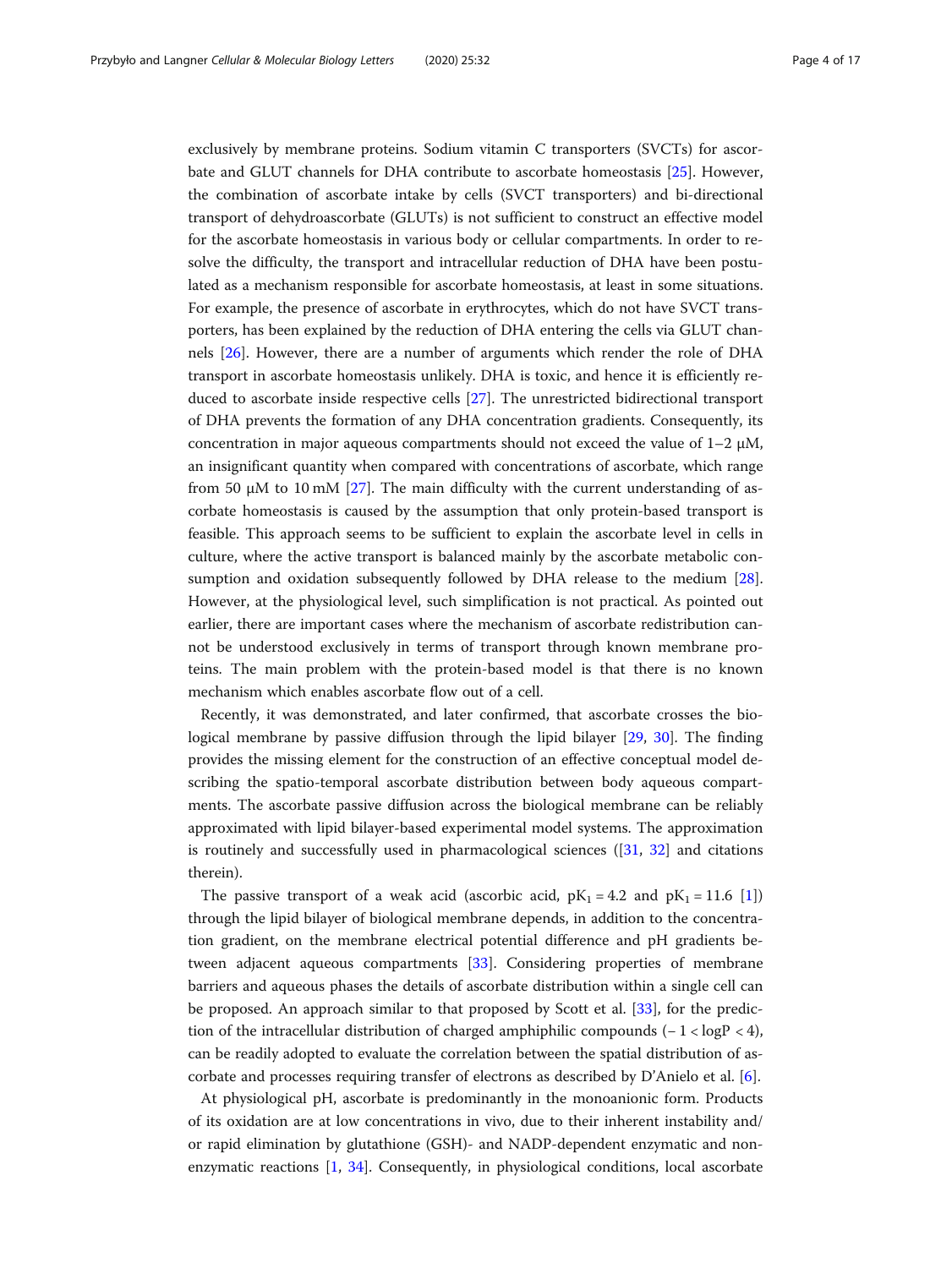<span id="page-4-0"></span>homeostasis can be approximated by its reduced mono-anionic form. In some cases, however, the dehydroascorbate flux needs to be accounted for, as demonstrated by a model describing the ascorbate homeostasis in the brain [[35](#page-15-0)].

The presented model of ascorbate homeostasis is based on the following assumptions: the steady state homeostasis of ascorbate can be quantitated only by the ascorbate mono-ion. The ascorbate metabolites in general and DHA in particular are short-lived. Consequently, their concentrations do not exceed the value of 5% of the ascorbate and are rapidly equilibrated between various aqueous compartments due to facilitated diffusion. The ascorbate passive transfer across the lipid bilayer is slower than transfer by transporters. Specifically, the SVCT2-based active transport in human melanoma cells (SK-MEL-131) generates the ascorbate flux characterized by  $V_{\text{max}}$  of 150 pmol/min/ million cells [[36\]](#page-15-0). The estimated ascorbate passive diffusion for the cell system gives values about two orders of magnitude smaller, without accounting for plasma membrane electric potential. Consequently, the ascorbate level inside the cell is maintained by the fast and efficient active transport, the metabolic consumption, effective elimination of metabolites by reduction mechanisms and/or their release to the interstitial fluids and slow passive diffusion of ascorbate. Such an arrangement results in situations where steady-state ascorbate concentration depends on the two fluxes and the metabolic consumption (Eq. [3\)](#page-8-0). The energetic cost of such a system is relatively low, due to the very low value of the lipid bilayer permeability coefficient for ascorbate  $(10^{-8} \text{ cm}^2/\text{s})$ . The passive diffusion out of the cell is aided by the membrane electric potential (Table 1), which can elevate the effective flux by an order of magnitude for differentiated cells [\[43](#page-15-0)].

Using the model, the overall ascorbate balance at the physiological level can be accurately described. In addition, the dependence of ascorbate distribution across cellular membranes on electrostatic potential and/or pH gradients can be accounted for. This allows one to propose the ascorbate distribution within a cell and subsequent correlation with redox potentials, as required for proper functioning of transition metal containing enzymes as well as transfer of metal ions themselves in the cytoplasm. Finally, the model was used to provide a rationale for the effect of ascorbate on selected medical conditions.

#### Physiological homeostasis of vitamin C

In most mammals, the temporal whole-body balance of ascorbate is tightly controlled by opposing ascorbate fluxes, namely, endogenous synthesis, intake from diet,

Table 1 Electrical membrane potentials and pH for selected organelles and their effect on the local ascorbate concentration assuming that its concentration in the cytoplasm equals 1 mM [\[6,](#page-14-0) [33](#page-14-0), [37](#page-15-0)–[42](#page-15-0)]

| Membrane       | Membrane potential                      | рH        | $C_{asc}^{el}[mM]^{a}$ | $C_{asc}^{pH}[mM]^{a}$ |
|----------------|-----------------------------------------|-----------|------------------------|------------------------|
| Lysosome       | $+20$ mV                                |           | 2.2                    | 0,006                  |
| Endosome       | $+70$ mV                                |           | 9                      |                        |
| Mitochondria   | $(-150 \text{ mV}) - (-180 \text{ mV})$ | 8         | 0.003                  | 6.3                    |
| Golgi          | $+30$ mV                                | $6 - 6.7$ | 3.2                    | 0,2                    |
| <b>Nucleus</b> | $+30$ mV                                | 7.2       | 3.2                    |                        |

a The hypothetical ascorbate concentration was calculated for a single factor pH or electrical membrane potential,  $C^{pH}_{asc}[mM]$  and  $C^{el}_{asc}[mM]$ , respectively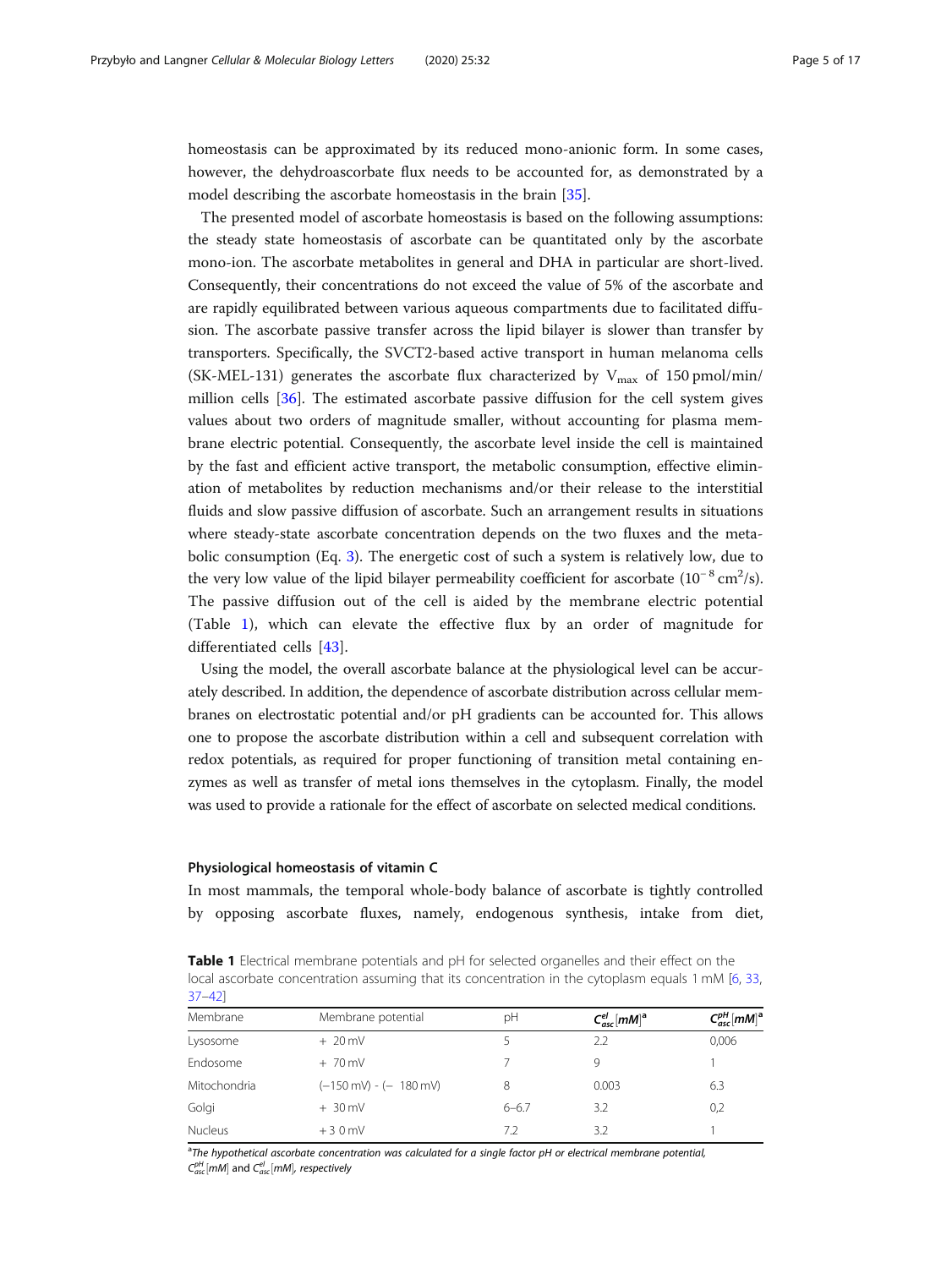<span id="page-5-0"></span>metabolic consumption and excretion. The temporal variation of the ascorbate concentration from the physiological level in serum  $\frac{dA(t)_{tot}}{dt}$  can be described with the following equation:

$$
\frac{dA(t)_{tot}}{dt} = J(t)_{met} + J(t)_{out} + J(t)_{endogenous} + J(t)_{diet}
$$
\n(1)

where  $J(t)_{met}$  is the ascorbate loss due to the metabolic consumption,  $J(t)_{out}$  is the ascorbate excreted from the organism (kidney, digestive tract, sweat, etc.),  $J(t)_{endogenous}$  and  $J(t)_{diet}$  represent the ascorbate synthesized in the body and absorbed from the diet, respectively. The ascorbate homeostasis in most animals is maintained by the feedback mechanism between the level of the endogenous supply and the temporal physiological concentration in interstitial fluids. In humans, however, this feedback mechanism is broken, due to the mutation in the L-gulono- γ-lactone oxidase (GULO) gene, thus making vitamin C an essential dietary component  $[2, 44, 45]$  $[2, 44, 45]$  $[2, 44, 45]$  $[2, 44, 45]$  $[2, 44, 45]$  $[2, 44, 45]$  $[2, 44, 45]$ . Consequently, the supply of ascorbate from the diet is neither efficient nor effectively adjusted to the temporal physiological requirements. The dysfunctionality of the ascorbate homeostatic feedback results in deficiencies, either transient or permanent [\[46,](#page-15-0) [47](#page-15-0)]. When adequately supplied, ascorbate level in serum varies within the narrow concentration range of 50–80  $\mu$ M [\[2](#page-14-0)]. At the physiological level, ascorbate and its oxidized form (dehydroascorbate) are absorbed or secreted by luminal cells in the gastrointestinal tract by passive diffusion, facilitated diffusion, and active transport [\[20](#page-14-0), [48\]](#page-15-0). To model the ascorbate distribution within the body, a conceptual system of aqueous compartments, separated by biological barriers, can be constructed (Fig. 1). The quantity of ascorbate available from the gastrointestinal tract volume,  $C_{GI}(t)$ , depends exclusively on the diet and the intestinal absorption. The low-affinity, high-capacity SVCT1s are located on the apical side of luminal cells in GIT or proximal tubules in the kidney. They extract and accumulate ascorbate from outer aqueous phases (food or urine) in their cytoplasm [[20\]](#page-14-0). Concentration of ascorbate in these cells reaches the level of 1.5 mM, enabling the membrane potential-assisted passive transport of ascorbate to the interstitial fluids and/or back to the GIT [\[2](#page-14-0)]. There are no known proteins that would feed ascorbate to interstitial fluids from the epithelial cells. The water-soluble ascorbate molecules have free access to

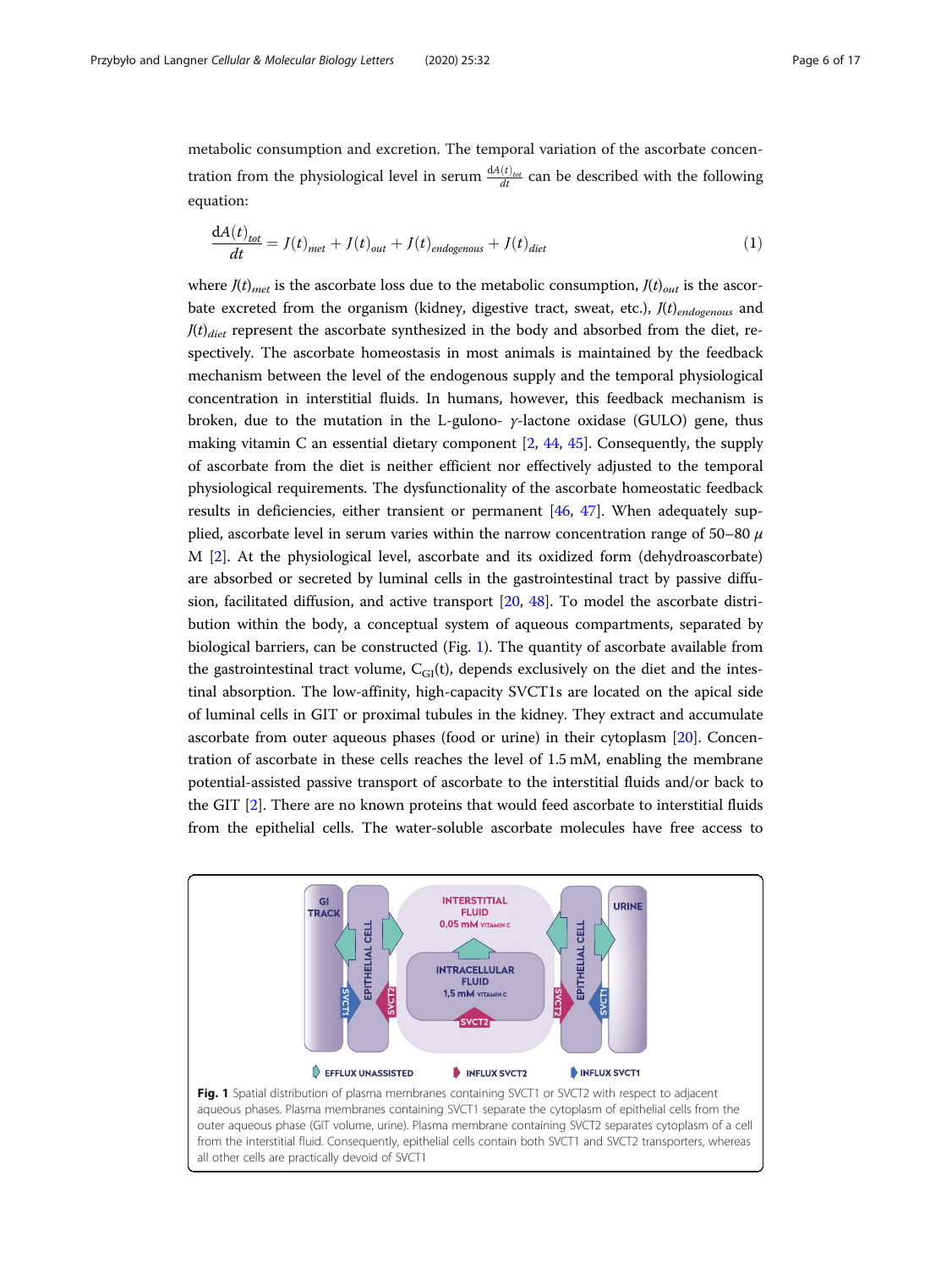<span id="page-6-0"></span>most extracellular compartments through leaky vasculature; therefore its concentration throughout the body, for all practical reasons, can be treated as uniform. There is however an important exception – the brain, where autonomous interstitial fluid is surrounded by tightly packed endothelial barriers [[23](#page-14-0), [35](#page-15-0), [49](#page-15-0)]. This allows the ascorbate concentration in interstitial fluids of the brain to be maintained at the level of 0.5 mM [[50\]](#page-15-0).

Ascorbate is extracted from interstitial fluids by cells into their cytoplasm by high affinity/low capacity SVCT2 transporters  $[20, 51-53]$  $[20, 51-53]$  $[20, 51-53]$  $[20, 51-53]$  $[20, 51-53]$  $[20, 51-53]$ . The quantity of intracellular ascorbate is individually adjusted to a temporal level of metabolic activity by membrane transporters, whose number is epigenetically controlled [\[53,](#page-15-0) [54](#page-15-0)]. Consequently, the level of ascorbate concentration inside cells may differ widely from 0.05 mM in erythrocytes, whose plasma membrane lacks SVCT transporters, to as high as 10 mM in neurons [\[2](#page-14-0)]. Such complex ascorbate concentration arrangement implies that not only the quantity but also the distribution of ascorbate is of fundamental importance for the survival, as dramatically demonstrated by an experiment with SVCT2 knock-out mice, which died immediately after births [\[55](#page-15-0)].

## Significance of ascorbate passive diffusion through the biological membrane

The maintenance of spatial distribution of ascorbate requires fluxes which need to be continuously adjusted to temporal metabolic requirements [[20\]](#page-14-0). In the model, the accumulation of ascorbate inside cellular cytoplasm by SVCT transporters is balanced by passive diffusion, which is proportional to the concentration gradient according to the Fick law [[33\]](#page-14-0) and membrane potential. At the steady state ascorbate fluxes through the plasma membrane can be described by Eq. [2](#page-7-0):

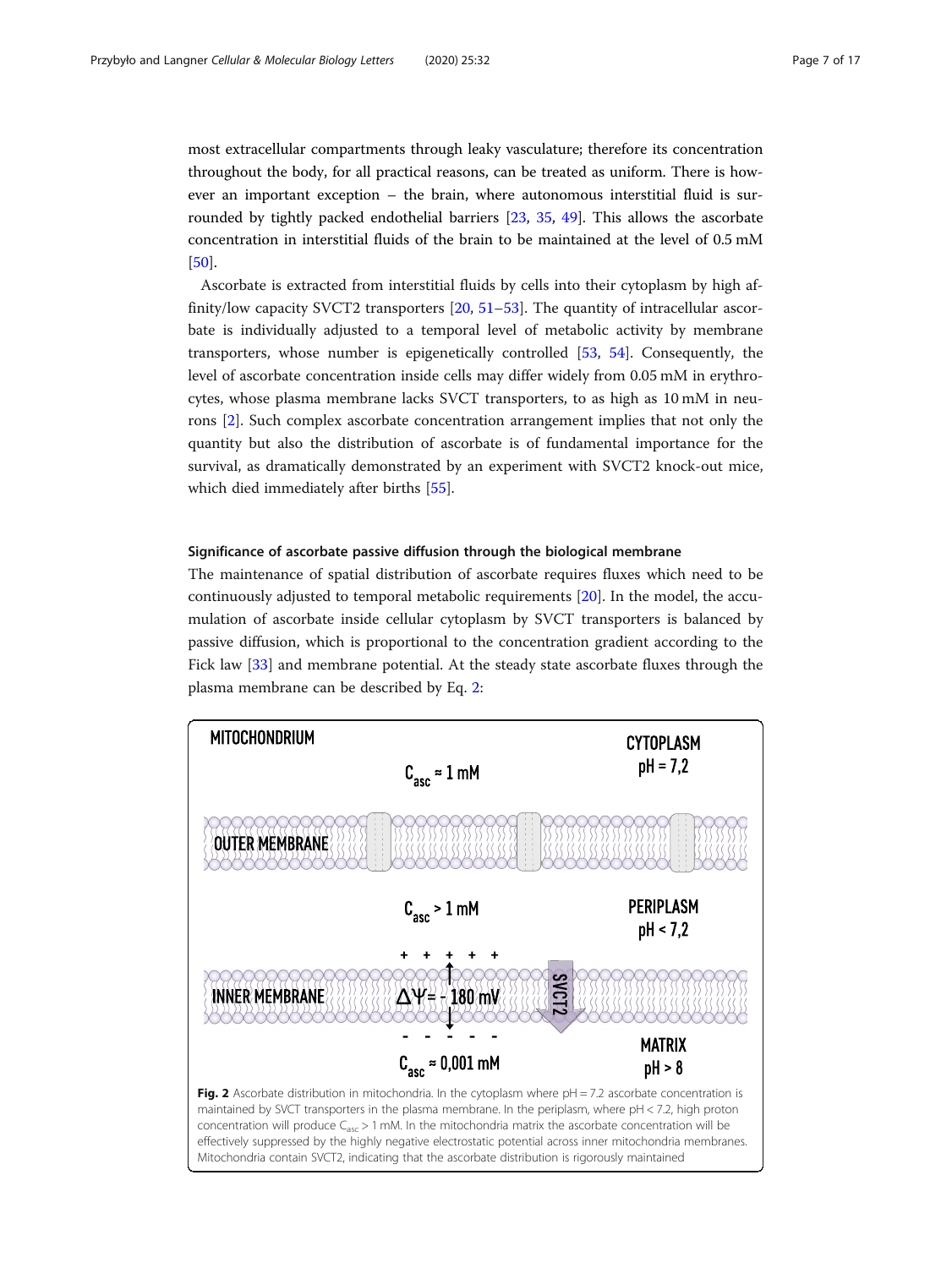<span id="page-7-0"></span>
$$
J_{active} - J_{passive} = n_{SVCT1}a_{SVCT1}C_{out} + n_{SVCT2}a_{SVCT2}C_{out} - J_{passive} = 0
$$
\n(2)

The equation shows that the intracellular ascorbate concentration is generated by a specified number of SVCT transporters present in the plasma membrane. The low value of the ascorbate membrane permeability constant  $(10^{-8}$  cm/s  $[29]$  $[29]$ ) may indicate that a relatively small number of SVCT transporters is required for maintenance of the ascorbate intracellular level. A specific SVCT location on the plasma membrane is dictated by the type of adjacent aqueous phase. The plasma membrane on the apical side (volume of gastrointestinal tract or urine) contains exclusively SVCT1 transporters. They are characterized by low affinity (K<sub>m</sub> ≈65  $\mu$ M – 252  $\mu$ M) and high capacity (V<sub>max</sub>  $=15\frac{pmol}{min}/cell$ ), ensuring large fluxes of ascorbate at the high concentration regime. Such arrangement enables a high ascorbate concentration gradient to be maintained. When plasma membrane separates cytoplasm from the interstitial fluid it contains only SVCT2 transporters. SVCT2 transporters are characterized by high affinity to ascorbate (K<sub>m</sub> ≈8 μM − 69 μM) and low capacity ( $V_{max} = 1 \frac{pmol}{min}/cell$ ) [[56,](#page-15-0) [57](#page-15-0)]. Therefore, the transporter is able to extract ascorbate from interstitial fluids, where its concentration is typically low (C = 10  $\mu$ M – 80 $\mu$ M). A schematic presentation of SVCT transporter distribution between various parts of plasma membranes is shown on Fig. [1.](#page-5-0) The plasma membrane of epithelial cells faces simultaneously the outer and interstitial aqueous phases. The spatial separation of SVCT1 and SVCT2 to the relevant apical and basal fraction of plasma membranes is a telling confirmation of the model predictive capability [\[20](#page-14-0), [53\]](#page-15-0). The architecture of fluxes envisioned by the new model, where active transport is combined with passive diffusion, allows for the following predictions. First, the ascorbate is excreted not only by the kidney but also via the gastrointestinal tract. Excessive ascorbate concentration in cytoplasm of epithelial cells induces passive diffusion flow back to the GIT. The prediction is supported by the observation that the fraction of digested vitamin C dramatically decreases with its dose [[2,](#page-14-0) [58](#page-15-0)]. This mechanism also explains the rapid elimination of ascorbate following its intravenous injection in a high quantity (50 g or more) [\[58](#page-15-0)]. Secondly, the physiological arrangement of ascorbate transporters ensures its low interstitial ascorbate concentration, thus limiting the risk of generation of a significant quantity of toxic labile transition metals [\[59,](#page-15-0) [60](#page-15-0)]. The ascorbate homeostasis in interstitial fluids (deficient in humans) provides a uniform baseline against which all other cells adjust their cytoplasmic concentrations by simply controlling the number of SVCT2 transporters [\[50](#page-15-0)]. Therefore, the ascorbate deficiency will affect interstitial compartments first. The cellular supply can be corrected by elevated expression of ascorbate transporters. It has been demonstrated that ascorbate deficiency promotes upregulation of both SVCT1 and SVCT2 mRNA expression in various tissues [[54](#page-15-0), [61](#page-15-0)].

## Ascorbate homeostasis inside the cell

As has been pointed out, the quantity of ascorbate in the cytoplasm is regulated by the number of SVCT transporters and homeostasis in interstitial fluids. However, the eukaryotic cell is a complex maze of aqueous phases separated by biological membranes differing in composition and properties [[62\]](#page-15-0). Consequently, it can be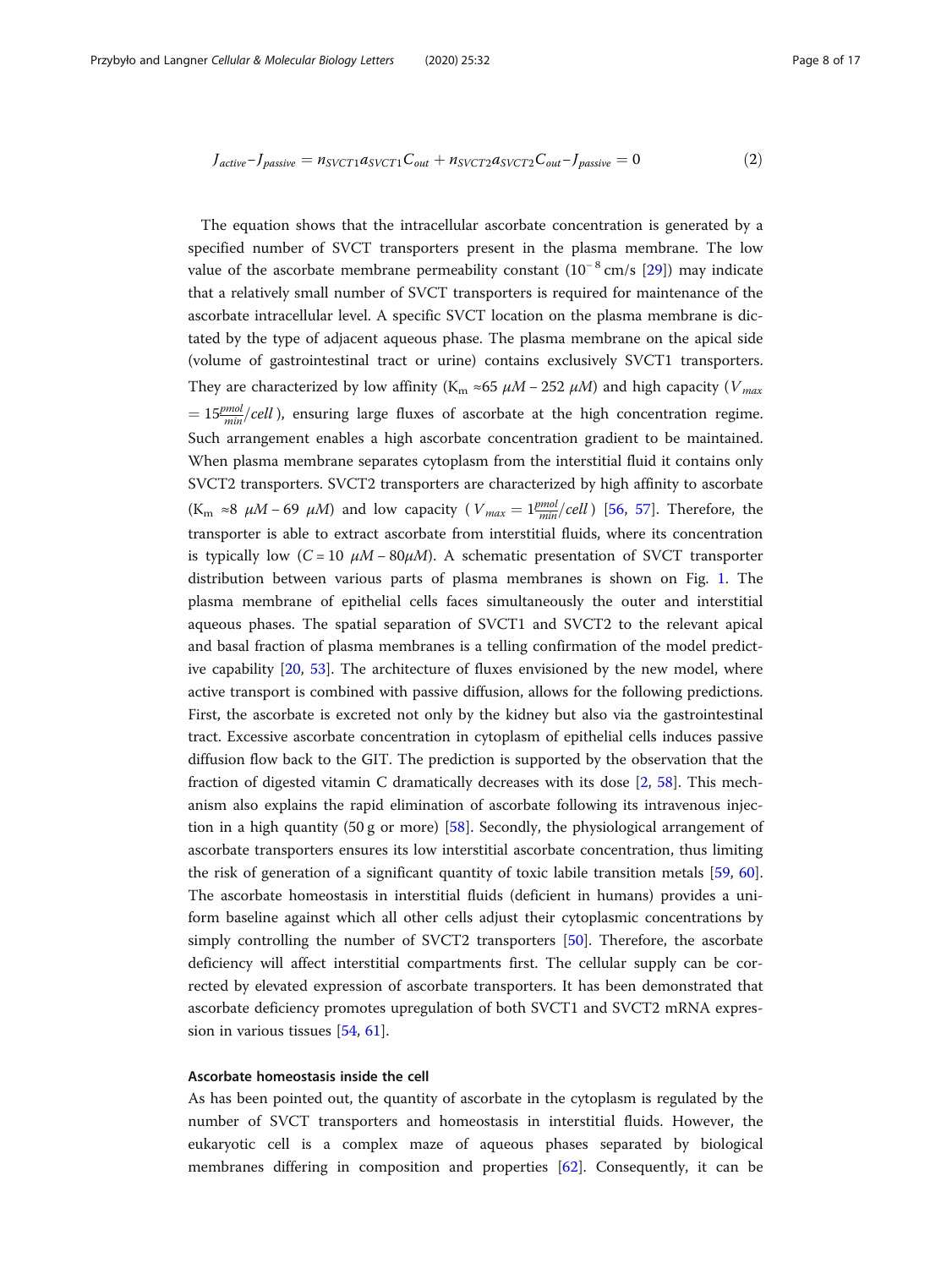<span id="page-8-0"></span>hypothesized that the local ascorbate concentration may depend on a specific aqueous compartment. This is significant since inside the cell, there are a number of aqueous compartments with processes requiring different levels of redox potential [\[17,](#page-14-0) [63](#page-15-0)–[66](#page-15-0)]. This variation is especially relevant when iron homeostasis is considered [[8](#page-14-0), [12](#page-14-0), [67](#page-15-0), [68](#page-15-0)].

Since there are not many endo-membranes containing ascorbate transporters (mitochondria being an exception [[24\]](#page-14-0)), passive diffusion is the only mechanism able to generate ascorbate concentration gradients inside the cytoplasm. As discussed elsewhere, the passive transport of weak acid through a biological membrane will generate a concentration gradient difference between separate aqueous compartments, which will depend on the membrane electric potential and pH gradients [\[33](#page-14-0)]. Electric potentials are generated across the plasma membrane, some endo-membranes, nuclear membrane or inner membrane of mitochondria by electrogenic processes, whereas the local pH value depends on proton transport mechanisms [\[37](#page-15-0)].

The endosome may serve as an example for the demonstration of how changing membrane and entrapped aqueous phase properties may correlate with distribution of ascorbate and redox potential-dependent metabolic processes. Transferrin-triggered endocytosis is a mechanism involved in the iron intake from interstitial fluid. In the interstitial fluid  $Fe<sup>3+</sup>$  ions are firmly bound to transferrin. The transferrin containing iron ions is internalized by a cell after its attachment to transferrin receptor 1 (TfR1) followed by the internalization of the whole complex via receptor-mediated endocytosis [[69\]](#page-15-0). In the endosome the iron is reduced to the  $Fe^{2+}$  form and dissociates from transferrin. The reduced iron ion is transferred to the cytoplasm through divalent metal transporter 1 (DMT1) [[22](#page-14-0)]. The high concentration of ascorbate in endosomes will support the process [[8\]](#page-14-0). But in cytoplasm the large labile iron pool will expose the cell to the risk of damaging oxidation [[10](#page-14-0), [60,](#page-15-0) [70\]](#page-15-0). Therefore, the redox potential in the cytoplasm should be maintained at the level which will facilitate the iron redistribution to selected compartments (nucleus, Golgi or mitochondria) or stored within ferritins [[8\]](#page-14-0). Electrical membrane potentials and pH gradients across cellular membranes will affect the distribution of charged amphiphilic compounds throughout the cell volume [[33\]](#page-14-0). Table [1](#page-4-0) shows electric membrane potentials and pH of the encapsulated aqueous phases of selected organelles along with calculated ascorbate concentrations (in equilibrium). Ascorbate concentration in the cytoplasm is higher (above 1 mM) by more than an order of magnitude than that in interstitial fluids (0.05 mM) [\[2](#page-14-0)]. Consequently, ascorbate concentration can be elevated or depressed relative to the cytoplasmic value.

$$
n_{SVCT1}a_{SVCT1}C_{out} + n_{SVCT2}a_{SVCT2}C_{out} = PA(C_{in} - C_{out}) + a_{met}(t)
$$
\n(3)

The transmembrane distribution of permeable ions (ascorbate) in equilibrium or steady state can be quantitated with the Nernst formula [[33\]](#page-14-0):where Asc<sub>out</sub> refers to the ascorbate concentration in the interstitial fluid in the case of the plasma membrane or cytoplasm in the case of an organelle.  $Asc_{in}^-$  refers to ascorbate concentration in the cytoplasm in the case of the plasma membrane or inner organelle aqueous phase for endo-membranes. The steady-state ascorbate concentration distribution across a membrane can be therefore quantitated by the following equation: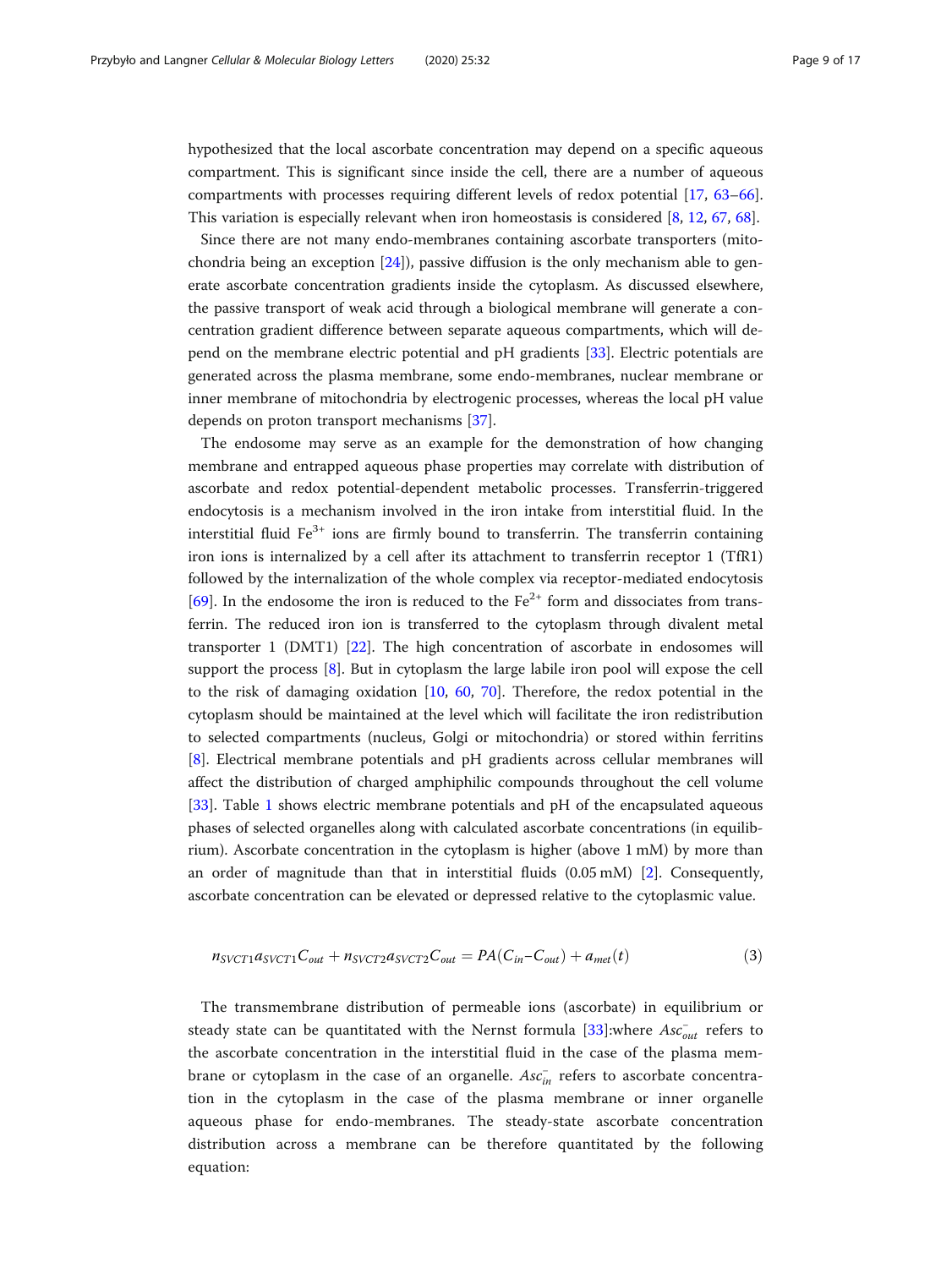$$
Asc_{in}^- = Asc_{out}^- \exp\left(\frac{zF}{RT}\Delta\phi\right) \tag{4}
$$

where 
$$
C_{in} = C_{out} \exp\left(\frac{zF}{RT}\Delta\phi\right)
$$

The equation shows that the intracellular ascorbate level is regulated by a number of SVCT transporters ( $n_{SVCT1}$  and  $n_{SVCT2}$ ), the plasma membrane electrical potential difference,  $\Delta \phi$  and temporal metabolic activity  $a_{met}(t)$ . The number of ascorbate transporters is epigenetically controlled, whereas the plasma membrane potential is independently maintained by electrogenic processes [[38](#page-15-0)]. For example, the electrical potential of erythrocyte plasma membrane is lower than − 10 mV (negative inside) and there are no SVCT transporters; consequently the intracellular concentration of ascorbate does not differ from that of the blood plasma [\[26,](#page-14-0) [71\]](#page-15-0). In many other cells the electrical potential of the plasma membrane is negative inside and affects the ascorbate balance (Eq. [3\)](#page-8-0). The ascorbate passive diffusion-based model provides a rationale for the higher sensitivity of cancer cells to the elevated ascorbate level in cell cultures and in vivo. The electric plasma membrane potential may play a role since in cancer cells it is significantly lower (from  $-5$  mV to  $-20$  mV) than that in normal cells (from  $-50$ mV to  $-$  90 mV) [\[4](#page-14-0), [43](#page-15-0), [72](#page-16-0)]. Specifically, the ascorbate concentration gradient across the plasma membrane at steady state will be affected by active transport towards the cytoplasm, and passive diffusion in the opposite direction, which is enhanced by the negative inside membrane electric potential. The lowering of the plasma membrane electric potential, while all other parameters remain unchanged, will result in significant elevation of the cytoplasmic ascorbate concentration (by at least a few mM). Consequently, in cancer cells the intracellular ascorbate level may exceed the concentration required for triggering the release of labile iron ions, which will generate free radicals causing cell death. This is in good agreement with data presented by Uetaki et al. [[73](#page-16-0)], who suggested that vitamin C in high doses promoted cancer cell death by inhibiting energy metabolism via NAD depletion, induced by  $H_2O_2$  generation.

The effect of local pH on ascorbate concentration in a specific cellular compartment is variable [\[74\]](#page-16-0). The local pH depends mainly on proton transporters [\[75,](#page-16-0) [76](#page-16-0)]. Concentrations of protonated [HA] and deprotonated [A<sup>−</sup> ] molecules of weak acid with a characteristic pKa are described by the Henderson-Hasselbalch relationship:

$$
[A^{-}] = \frac{10^{pH}}{10^{pH} + 10^{pK_{a}}} C \ \ [HA] = \frac{10^{pK_{a}}}{10^{pH} + 10^{pK_{a}}} C
$$

where its concentration equals C. At the steady state the relative concentrations of a weak acid (ascorbate mono-ion) in aqueous compartments separated by biological membrane and with different pH can be quantitated using the following formula [[74\]](#page-16-0):

$$
\frac{[H^+]_{out}}{[H^+]_{in}} = \frac{[A^-]_{in}}{[A^-]_{out}}
$$

where  $[H^+]_{out}$  and  $[H^+]_{in}$  are the proton concentration outside and inside, respectively. Table  $1$  shows that the  $[H^+]$  may vary by two orders of magnitude between various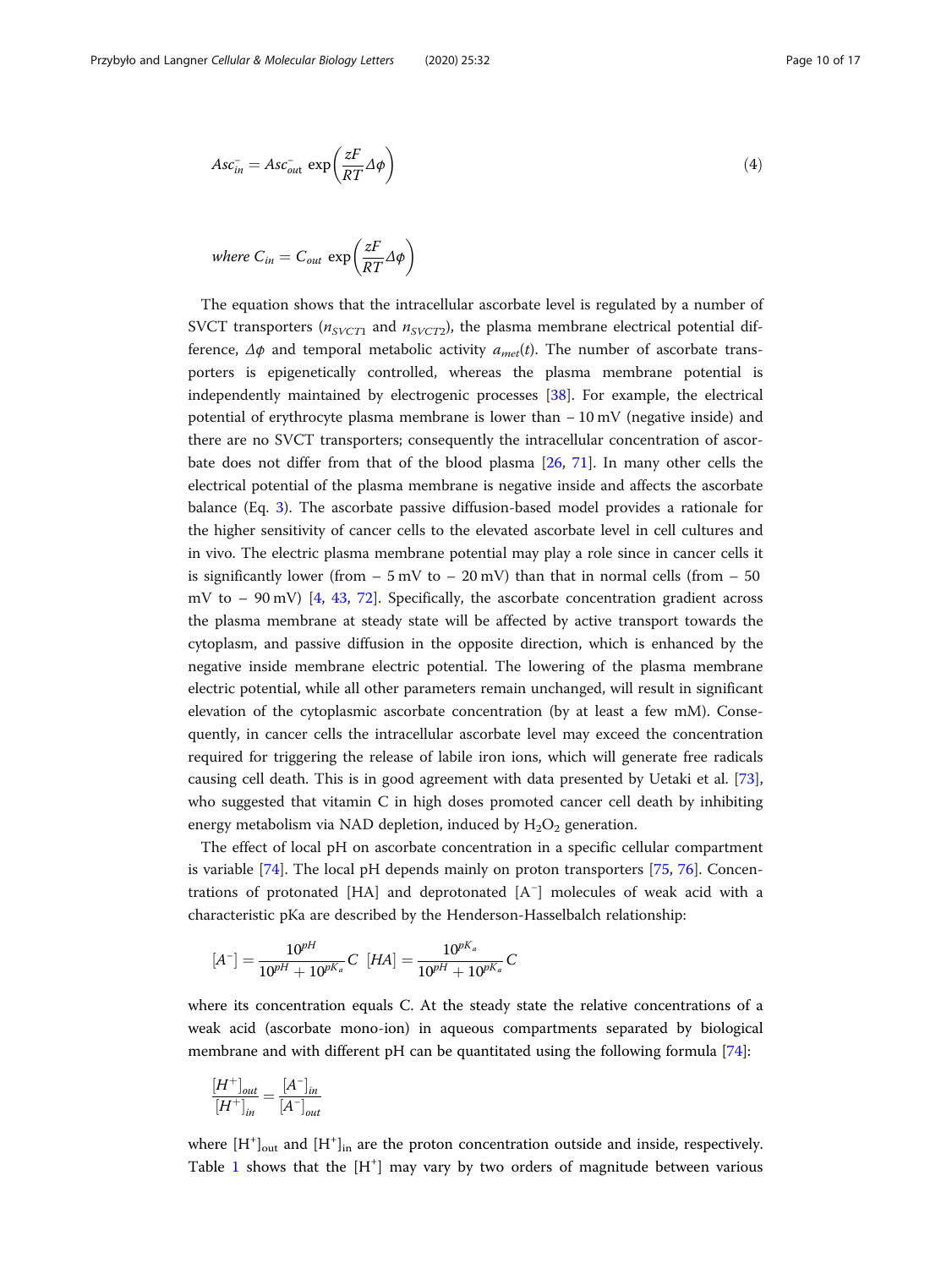intracellular aqueous compartments. Such large differences will have an effect on ascorbate distribution [\[33](#page-14-0)].

The arguments listed above show that, in order to describe the ascorbate spatial distribution correctly, a qualitative model is required. The model assumes that the active transport, facilitated by the dedicated ascorbate transporters in the plasma membrane, will generate a high ascorbate concentration in the cytoplasm. The intracellular ascorbate distribution between various organelles is facilitated by membrane electrical potentials and pH of entrapped aqueous phases. The presented model describes ascorbate distributed within the cell cytoplasm demonstrating the role of electrical potentials of endo-membranes and local pH. Consequently, there are regions within the cytoplasm where the ascorbate concentration is elevated (early endosomes and nucleus) or depressed (mitochondria and lysozymes). The ascorbate concentration in a compartment will affect its redox potential and when combined with the presence of transition metal ion (iron), oxidizing or reducing conditions will be created. Transition metals are present throughout the cell volume; therefore they need to be maintained at a specific oxidation level so that excessive damage, due to the generation of free radicals, will not occur [\[18,](#page-14-0) [69](#page-15-0)]. The ascorbate is required for processes involving iron reduction and/or electron transfer facilitated by  $Fe^{2+}/a$ -KGDDs enzymes [[8\]](#page-14-0). The effective execution of metabolic processes with participation of transition metal ions requires compartmentation so a specific redox potential will be locally maintained [[1\]](#page-14-0).

As demonstrated in Table [1](#page-4-0), the ascorbate distribution within the cell can be arbitrarily divided into three distinct regions: the cytoplasm, where the ascorbate concentration is controlled predominantly by plasma membrane SVCT transporters [[2\]](#page-14-0); regions with depressed ascorbate concentration down to a micromolar level (oxidative environment); and regions with elevated concentrations (reducing environment) relative to the cytoplasm. For example, in the nucleus and Golgi, where metabolic activity of  $Fe^{2+}/a$ -KGDDs enzymes is high, the electric potentials of the membrane (positive inside) elevates the level of ascorbate. In mitochondria, the ascorbate level is suppressed by the highly negative inner-membrane electric potential (typically higher than – 150 mV [[77](#page-16-0)]).

The vesicular transport is likely to be accompanied by the evolving properties of the entrapped aqueous phase with respect to the ascorbate and pH level [[78\]](#page-16-0). In the early endosome, the positive potential inside  $(+50 \text{ mV} - +90 \text{ mV})$  and neutral pH will generate the flow of ascorbate from the cytoplasm, increasing the local reducing capacity. The rise of ascorbate concentration will generate labile transition metals, making them ready for transfer by DMT1 to the cytoplasmic side for storage and redistribution [[68](#page-15-0)]. In late endosomes, following association with lysozyme, where the membrane potential increases to  $+20$  mV, with a simultaneous pH drop to 5, the depleted ascorbate will create an environment suitable for oxidation [\[79](#page-16-0)]. In this case, the ascorbate passive flow is affected by the changing membrane potential, whereas the pH level is maintained by proton pumps [\[37](#page-15-0)].

The other compartment where the ascorbate level is expected to be elevated is the nucleus. The nuclear membrane has a positive electric potential inside (+ 30 mV) and neutral pH. The activity of  $Fe^{2+}/a$ -KGDDs enzymes, critical for the structuring and effective decoding of genetic information, requires the presence of a reducing agent sufficient for sustaining the activity of enzymes and acting as an antioxidant, protecting the integrity of genetic material.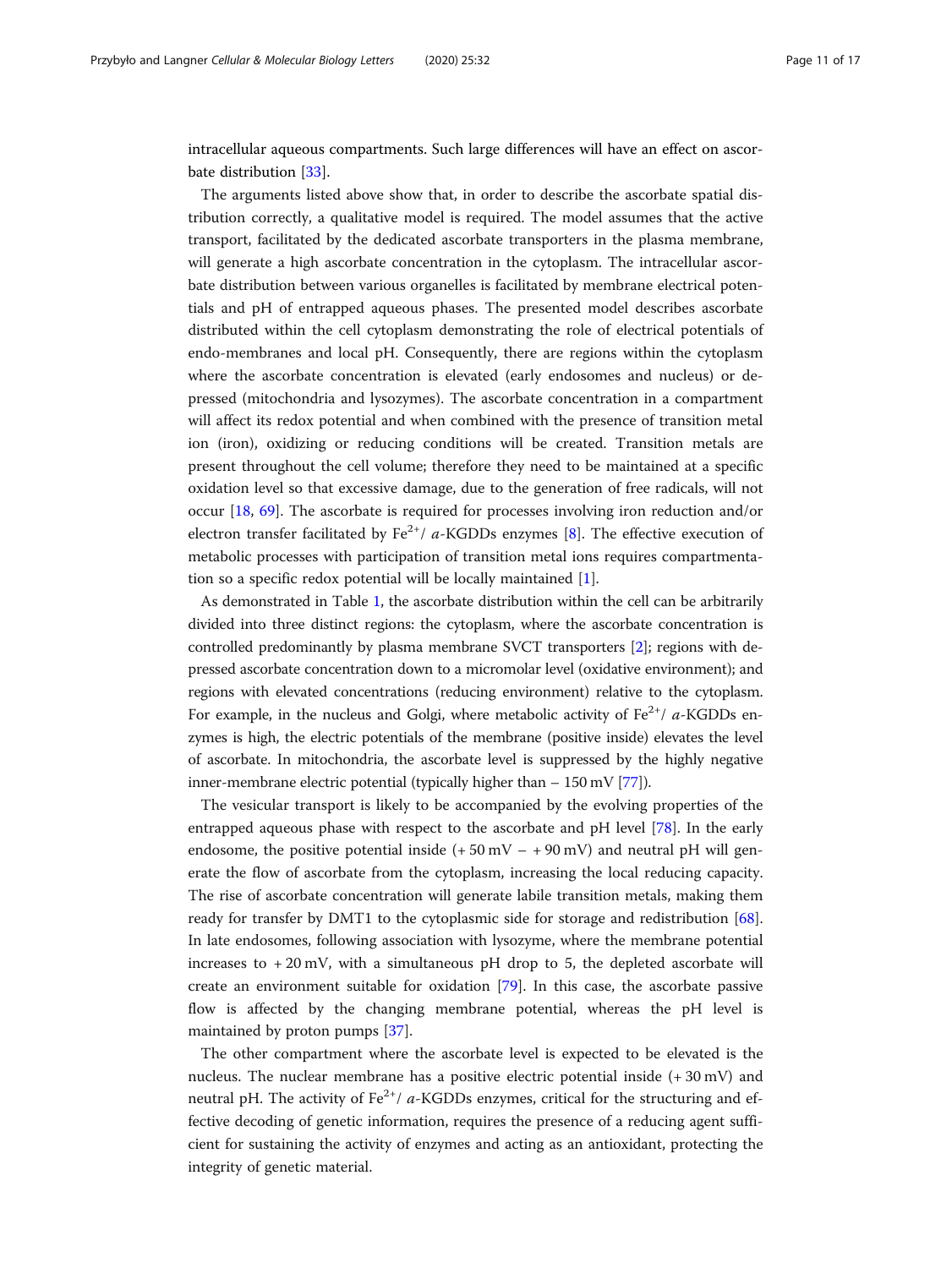The aqueous space in mitochondria is the location of electron transfer processes mediated by water soluble compounds and compounds located at the membrane surfaces (NADH, FAD). Therefore, the tight control of redox potential in the mitochondria matrix aqueous phase is of fundamental importance [[80](#page-16-0)]. The highly negative electrical potential on the inner side of the inner mitochondrial membrane (− 180 mM [[19,](#page-14-0) [37](#page-15-0)]) indicates that indeed the ascorbate concentration in the matrix is depressed down to the single micromolar level. Interestingly, mitochondria are equipped with SVCT2 transporters, which indicates that there is a specific level of ascorbate required for maintaining the optimal redox potential [[24,](#page-14-0) [81\]](#page-16-0). The intermembrane space is different; the positive electric potential indicates that the ascorbate accumulates at the outer surface of the inner membrane, forming a barrier to free radicals generated in the oxidative phosphorylation process and controlling the redox signaling [\[63\]](#page-15-0). The ascorbate distribution inside mitochondria is schematically shown in Fig. [2.](#page-6-0)

The examples presented above show that, as predicted by the model, ascorbate concentration pattern correlates with redox potential levels required by iron-containing enzymes [[8\]](#page-14-0).

#### Medical significance of the model

Non-obvious, but experimentally demonstrated, ascorbate passive diffusion through the lipid bilayer when combined with protein-based mediated and active transports allows one to construct a model which resolves all physiologically important issues related to ascorbate homeostasis and its role in controlling metabolic processes. Application of the model allows one to account for a number of observations which have not been explained based on the protein-only approach. These include questions concerning the concentration of ascorbate in the erythrocytes, the mechanism by which astrocytes supply neurons with ascorbate in the brain or how the intracellular ascorbate level is established. In addition, the model may have predictive potential for planning effective supportive care during medical and nutritional treatments [\[34\]](#page-15-0). It has been demonstrated that ascorbate and its spatial distribution, facilitated by dedicated membrane transporters, are necessary for functioning of the human organism. Therefore, its deficiency may cause serious health consequences ranging from an acute syndrome caused by a severe deficiency to chronic, difficult to follow, deterioration, when the deficiency is mild but persistent [\[25](#page-14-0), [55](#page-15-0)]. These facts inspire numerous studies on the possible ascorbate medical applications. For many years a large body of clinical and experimental data has been gathered. It has been shown, for example, that ascorbate improves the physical performance as well as intellectual capability [\[82](#page-16-0), [83\]](#page-16-0), strengthens the immunological system [[10](#page-14-0), [84\]](#page-16-0) or enhances the wound healing processes [[85\]](#page-16-0). Vitamin C has also been shown to synergize with standard chemotherapy in the treatment of both solid and hematopoietic cancer cells and has even been used as an active ingredient in its own rights [\[1](#page-14-0), [34,](#page-15-0) [86](#page-16-0), [87](#page-16-0)]. Patients with hematopoietic malignancy or other cancers are often markedly vitamin C-deficient, and restoring or maintaining physiological levels has been shown to slow malignant cell growth in multiple settings, including leukemia [[88](#page-16-0)]. High concentrations of ascorbate have been considered as an element for support of cellular therapies especially when stem cell reprograming is required [[89](#page-16-0), [90](#page-16-0)]. The ascorbate supplementation is also considered as a measure for slowing down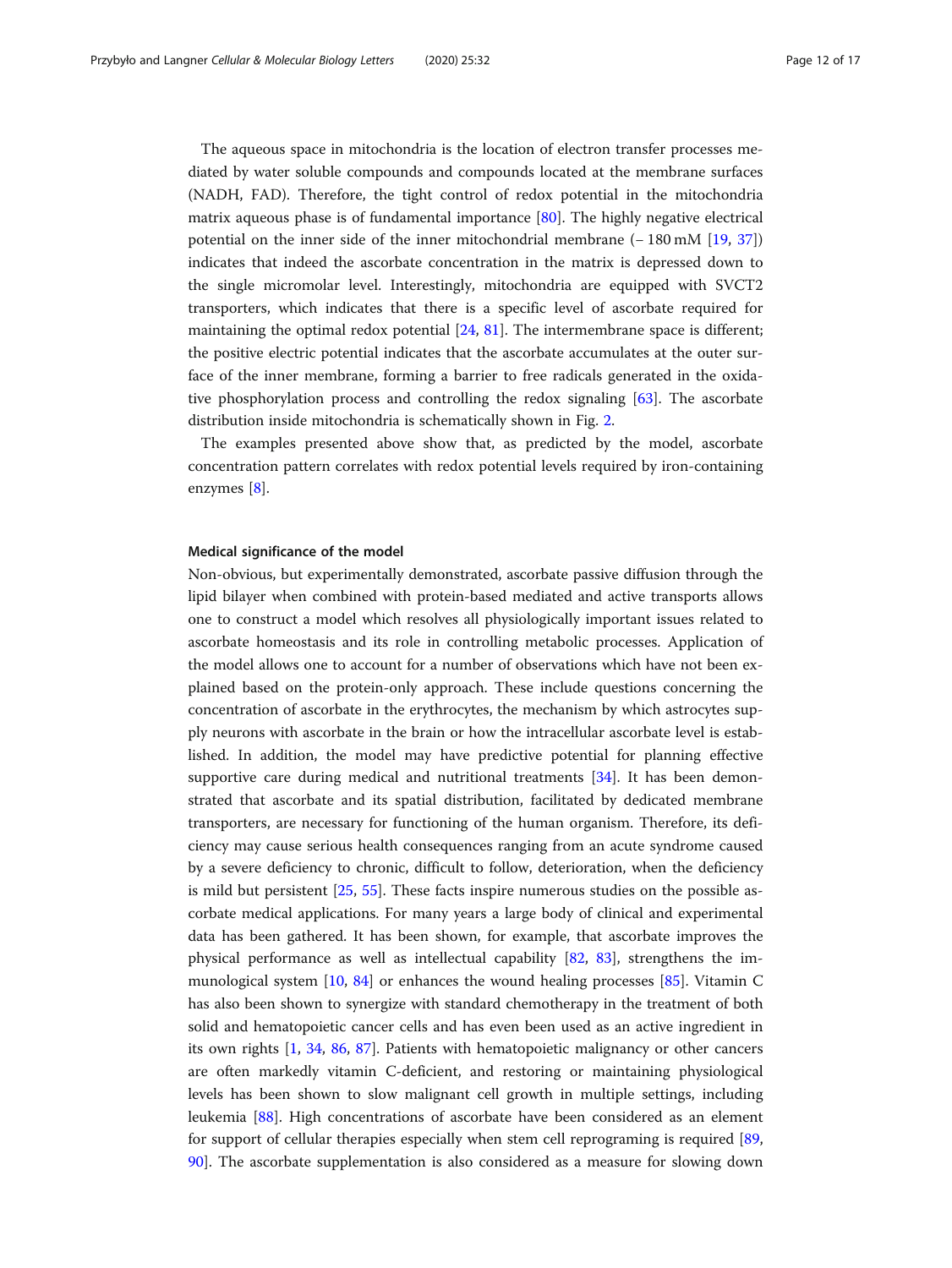the progression of degenerative processes, especially those leading to neurodegenerative diseases [\[2,](#page-14-0) [47,](#page-15-0) [91\]](#page-16-0).

It is commonly believed that at low doses, vitamin C acts as an antioxidant and maintains sufficient levels of iron in the ferrous state to promote the activity of dioxygenases. By quenching free radicals, vitamin C can therefore protect against mutations induced by oxidative DNA damage, lipid peroxidation, and the oxidation of amino acid residues so as to maintain protein integrity [\[2](#page-14-0)]. Maintaining local redox potential by ascorbate is crucial in many metabolic processes, as well as for the formation of metabolic intermediates that are known to play an important role in modulating the activity of epigenetic regulators, such as  $a$ -ketoglutarate and other citric acid cycle intermediates [[70\]](#page-15-0). At higher concentrations ascorbate can behave as a pro-oxidant, causing oxidative stress and/or depleting glutathione, which leads to the accumulation of ROS, increasing oxidative stress and leading to cell death [[92,](#page-16-0) [93\]](#page-16-0). The enzyme catalase, under physiological conditions, can metabolize  $H_2O_2$ . However, elevated basal levels of ROS, deficiency in catalase activity or increased uptake of vitamin C by tumor cells could render them selectively vulnerable to the pro-oxidant effect of high-dose vitamin C, as demonstrated in a number of studies on cultured cells [\[94](#page-16-0)–[96\]](#page-16-0).

Pharmacokinetic studies in humans have shown that intravenous administration of sodium L-ascorbate can generate up to 30 mM peak plasma levels, 100-fold higher than the levels produced by high-dose oral administration, and is not toxic due to the rapid elimination (a few hours [\[19,](#page-14-0) [58\]](#page-15-0)). Recent clinical trials and case studies have shown efficacy of vitamin C as an anticancer agent when administered IV at high doses ranging from 0.4 to 1.5 g ascorbate/kg body weight to treat patients with a variety of solid tumors including breast, ovarian, prostate, kidney, lung, and liver cancer [[72](#page-16-0), [97](#page-16-0)–[102](#page-16-0)]. Recently, high-dose vitamin C was shown to be selectively toxic to KRAS or BRAF mutant colorectal cancer cells [\[93](#page-16-0)]. Given that high-dose vitamin C can promote increased redox-active iron mobilization and glutathione depletion [\[93\]](#page-16-0), the ability to induce ferroptosis could be an additional mechanism by which vitamin C can exert its function as an anticancer therapy.

## Conclusion

Ascorbate is a necessary element of physiological and cellular homeostasis. It functions as an antioxidant at low concentrations but at higher concentrations it increases the pool of labile iron ions, accelerating free radical formation. The concentrationdependent mode of action requires the precise maintenance of ascorbate concentration in aqueous compartments so the needed redox potential is generated and maintained. This can be achieved only by a mechanism able to adjust ascorbate quantity in a specific aqueous compartment in the body. The adjustment requires that the ascorbate is transferred across the bordering structure in both directions. At the cellular level, there are two proteins (SVCT1 and SVCT2) specifically transferring ascorbate in the direction of the cell interior. There is no known protein capable of transferring ascorbate in the opposite direction. This causes a serious difficulty in the construction of physiological or cellular models for water-soluble ascorbate homeostasis. Recently, it has been demonstrated that ascorbate is able to diffuse through model lipid bilayers [\[29,](#page-14-0) [30](#page-14-0)]. This discovery provides a missing element for the construction of an effective and coherent conceptual model describing the mechanisms leading to the generation of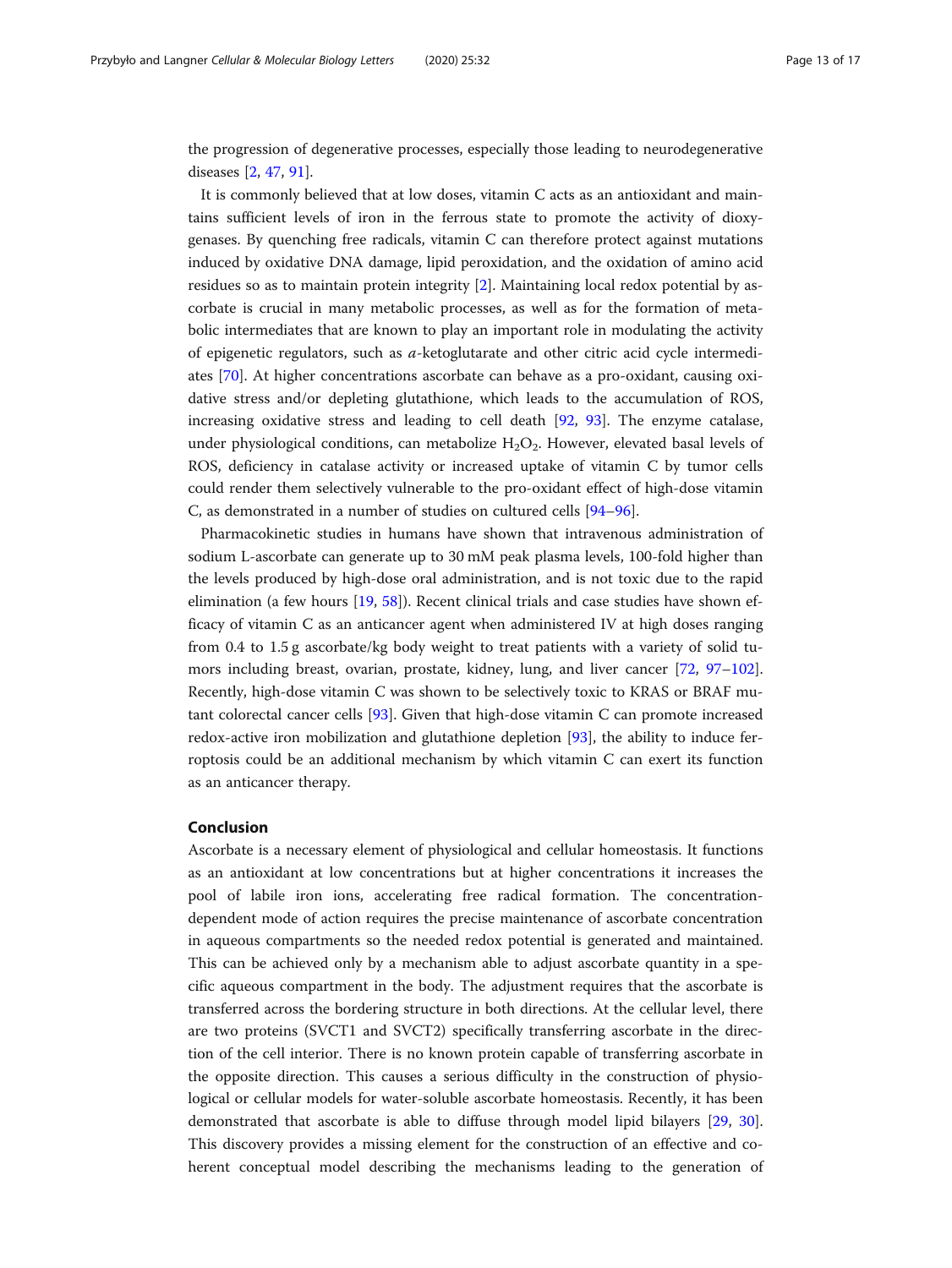ascorbate distribution within various body aqueous compartments. The model presented in the paper describes a molecular mechanism responsible for ascorbate distribution at the physiological level. The model accounts for two qualitatively and quantitatively adjustable ascorbate fluxes: the genetically controlled active transport, facilitated by membrane proteins, and passive diffusion through the lipid bilayer. The model is able to resolve most issues related to experimental observations, which could not be explained exclusively based on the action of membrane proteins. According to the model, a local physiological level of ascorbate is controlled directly by the expression of transporting proteins in relevant cells. The model allows one to propose general rules for spatial localization of transporting proteins – specifically, that the SVCT1 transporter is positioned in the plasma membrane of epithelial cells separating the external aqueous phases from the intracellular aqueous phase, whereas the SVCT2 transporter is in the plasma membrane separating the interstitial and intracellular aqueous phases. The spatial arrangement of active transporters supplemented by passive diffusion explains all elements of physiological control of ascorbate homeostasis. The new model, by treating ascorbate as a membrane permeable mono-ion, also offers a prediction regarding the ascorbate distribution within a single cell. Assuming that the cell interior consists of different aqueous phases surrounded by dedicated membranes indicates that these membranes may control the spatial distribution of ascorbate inside a cell. Since ascorbate transporters are not present in endo-membranes, other membrane properties should affect local ascorbate concentration. The passive diffusion of charged compound across the lipid bilayer is sensitive to the membrane electric potential and pH differences. Both parameters are independently controlled by dedicated membrane proteins (such as Na<sup>+</sup>K<sup>+</sup>ATPase and V-ATPase). The dependence allows for rapid adjustment of ascorbate distribution at the cellular level. In summary, the presented model, despite serious simplifications with respect to local water activity, electrostatics of intracellular space and the presence of a large fraction of interfaces, toward which ascorbate has high affinity, has proved to be very effective in explaining many unresolved issues at both physiological and cellular levels [\[62](#page-15-0), [103](#page-16-0)–[105\]](#page-16-0).

#### Abbreviations

a-KGDDs enzymes: Alpha-ketoglutarate-dependent dioxygenases; ALKBH: AlkB homolog; BRAF: Gene encoding B-raf protein; DHA: Dehydroascorbate; DMT1: Divalent metal transporter 1; FAD: Flavin adenine dinucleotide; GIT: Gastrointestinal tract; GLUT: Glucose transporters; GSH: Glutathione; GULO: L-gulono- γ-lactone oxidase; HIF: Hypoxia-inducible factor; JHDM: Jumonji C (JmjC) domain-containing histone demethylases; JmjC: Jumonji C domain; KRAS: Gene encoding K-Ras protein; logP: Logarithm of a partition coefficient; NAD: Nicotinamide adenine dinucleotide; ROS: Reactive oxygen species; SK-MEL-131: Human melanoma cell line; SVCT: Sodium vitamin C transporter; TET: Ten-eleven translocation; TfR1: Transferrin receptor 1

#### Acknowledgements

Not applicable.

## Authors' contributions

The authors contributed equally to the review. The author(s) read and approved the final manuscript.

#### Authors' information

Not applicable.

#### Funding

This work was supported by the National Centre of Research and Development under Grant POIR.04.01.04-00-0159/ 17–00 (Lipid Systems ltd).

#### Availability of data and materials

All data generated or analyzed during this study are included in this published article.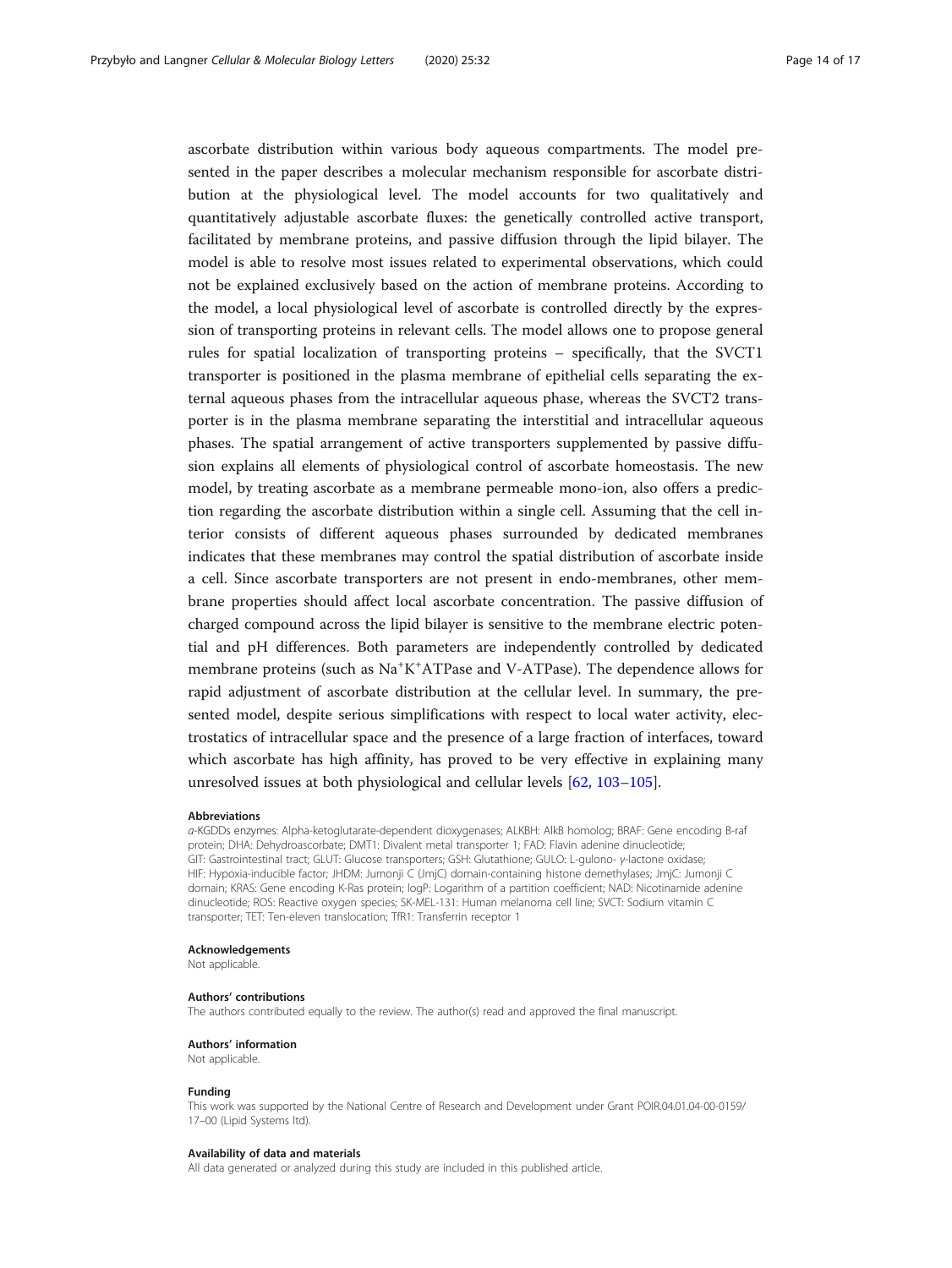<span id="page-14-0"></span>

Consent for publication Not applicable.

## Competing interests

The authors declare that they have no competing interests.

## Received: 21 December 2019 Accepted: 30 April 2020 Published online: 29 May 2020

#### References

- 1. Du J, Cullen JJ, Buettner GR. Ascorbic acid: chemistry, biology and the treatment of cancer. Bba-Rev Cancer. 2012; 1826(2):443–57.
- 2. Padayatty SJ, Levine M. Vitamin C: the known and the unknown and goldilocks. Oral Dis. 2016;22(6):463–93.
- 3. He L, He T, Farrar S, Ji LB, Liu TY, Ma X. Antioxidants maintain cellular redox homeostasis by elimination of reactive oxygen species. Cell Physiol Biochem. 2017;44(2):532–53.
- 4. Lukawski M, Dalek P, Borowik T, Forys A, Langner M, Witkiewicz W, et al. New oral liposomal vitamin C formulation: properties and bioavailability. J Liposome Res. 2019:1–8.
- 5. Burzle M, Hediger MA. Functional and physiological role of vitamin C transporters. Curr Top Membr. 2012;70:357–75.
- 6. D'Aniello C, Cermola F, Patriarca EJ, Minchiotti G. Vitamin C in stem cell biology: impact on extracellular matrix homeostasis and epigenetics. Stem Cells Int. 2017;2017:8936156.
- 7. Michels AJ, Frei B. Myths, artifacts, and fatal flaws: identifying limitations and opportunities in vitamin C research. Nutrients. 2013;5(12):5161–92.
- 8. Lane DJR, Richardson DR. Bonnie and Clyde: vitamin C and iron are partners in crime in iron deficiency anaemia and its potential role in the elderly. Aging-Us. 2016;8(5):1150–2.
- 9. Stich HF, Karim J, Koropatnick J, Lo L. Mutagenic action of ascorbic-acid. Nature. 1976;260(5553):722–4.
- 10. Ganz T, Nemeth E. Iron homeostasis in host defence and inflammation. Nat Rev Immunol. 2015;15(8):500–10.
- 11. Lane DJR, Richardson DR. The active role of vitamin C in mammalian iron metabolism: much more than just enhanced iron absorption! Free Radical Bio Med. 2014;75:69–83.
- 12. Ganz T. Systemic Iron homeostasis. Physiol Rev. 2013;93(4):1721–41.
- 13. Blaschke K, Ebata KT, Karimi MM, Zepeda-Martinez JA, Goyal P, Mahapatra S, et al. Vitamin C induces Tet-dependent DNA demethylation and a blastocyst-like state in ES cells. Nature. 2013;500(7461):222 +.
- 14. Wang T, Chen KS, Zeng XM, Yang JG, Wu Y, Shi X, et al. The histone Demethylases Jhdm1a/1b enhance somatic cell reprogramming in a vitamin-C-dependent manner. Cell Stem Cell. 2011;9(6):575–87.
- 15. Yin RC, Mao SQ, Zhao BL, Chong ZC, Yang Y, Zhao C, et al. Ascorbic acid enhances Tet-mediated 5-Methylcytosine oxidation and promotes DNA Demethylation in mammals. J Am Chem Soc. 2013;135(28):10396–403.
- 16. Gorres KL, Raines RT. Prolyl 4-hydroxylase. Crit Rev Biochem Mol. 2010;45(2):106–24.
- 17. Al-Attar S, de Vries S. Energy transduction by respiratory metallo-enzymes: from molecular mechanism to cell physiology. Coord Chem Rev. 2013;257(1):64–80.
- 18. Recalcati S, Gammella E, Buratti P, Cairo G. Molecular regulation of cellular Iron balance. IUBMB Life. 2017;69(6):389–98.
- 19. Mandl J, Szarka A, Banhegyi G. Vitamin C: update on physiology and pharmacology. Brit J Pharmacol. 2009;157(7):1097– 110.
- 20. Lindblad M, Tveden-Nyborg P, Lykkesfeldt J. Regulation of vitamin C homeostasis during deficiency. Nutrients. 2013;5(8): 2860–79.
- 21. Young JI, Zuchner S, Wang GF. Regulation of the Epigenome by Vitamin C. Annu Rev Nutr. 2015;35:545–64.
- 22. Lane DJR, Chikhani S, Richardson V, Richardson DR. Transferrin iron uptake is stimulated by ascorbate via an intracellular reductive mechanism. Bba-Mol Cell Res. 2013;1833(6):1527–41.
- 23. Harrison FE, May JM. Vitamin C function in the brain: vital role of the ascorbate transporter SVCT2. Free Radical Bio Med. 2009;46(6):719–30.
- 24. Munoz-Montesino C, Roa FJ, Pena E, Gonzalez M, Sotomayor K, Inostroza E, et al. Mitochondrial ascorbic acid transport is mediated by a low-affinity form of the sodium-coupled ascorbic acid transporter-2. Free Radical Bio Med. 2014;70: 241–54.
- 25. Rivas CI, Zuniga FA, Salas-Burgos A, Mardones L, Ormazabal V, Vera JC. Vitamin C transporters. J Physiol Biochem. 2008; 64(4):357–75.
- 26. May JM, Qu ZC, Qiao H, Koury MJ. Maturational loss of the vitamin C transporter in erythrocytes. Biochem Bioph Res Co. 2007;360(1):295–8.
- 27. Garcia-Krauss A, Ferrada L, Astuya A, Salazar K, Cisternas P, Martinez F, et al. Dehydroascorbic acid promotes cell death in neurons under oxidative stress: a protective role for astrocytes. Mol Neurobiol. 2016;53(9):5847–63.
- 28. Burzle M, Suzuki Y, Ackermann D, Miyazaki H, Maeda N, Clemencon B, et al. The sodium-dependent ascorbic acid transporter family SLC23. Mol Asp Med. 2013;34(2–3):436–54.
- 29. Hannesschlaeger C, Pohl P. Membrane Permeabilities of Ascorbic Acid and Ascorbate. Biomolecules. 2018;8(3):73.
- 30. Łukawski M, Dałek P, Witkiewicz W, Przybyło M, Langner M. Experimental evidence and physiological significance of the ascorbate passive diffusion through the lipid bilayer. Submited; 2019.
- 31. Przybylo M, Borowik T, Langner M. Liposome-based methodologies to assess pharmacokinetic parameters of drugs. Liposomes Anal Methodologies by Katie A. Edwards Pan Standford Publishing, cop. 2016. p. 345-83.
- 32. Przybylo M, Procek J, Kaczynski M, Borowik T, Hof M, Langner M. A multi time-scale approach of the lipid bilayer dynamics. Adv Planar Lip Bilay. 2012;15:105–37.
- 33. Scott DO, Ghosh A, Di L, Maurer TS. Passive drug permeation through membranes and cellular distribution. Pharmacol Res. 2017;117:94–102.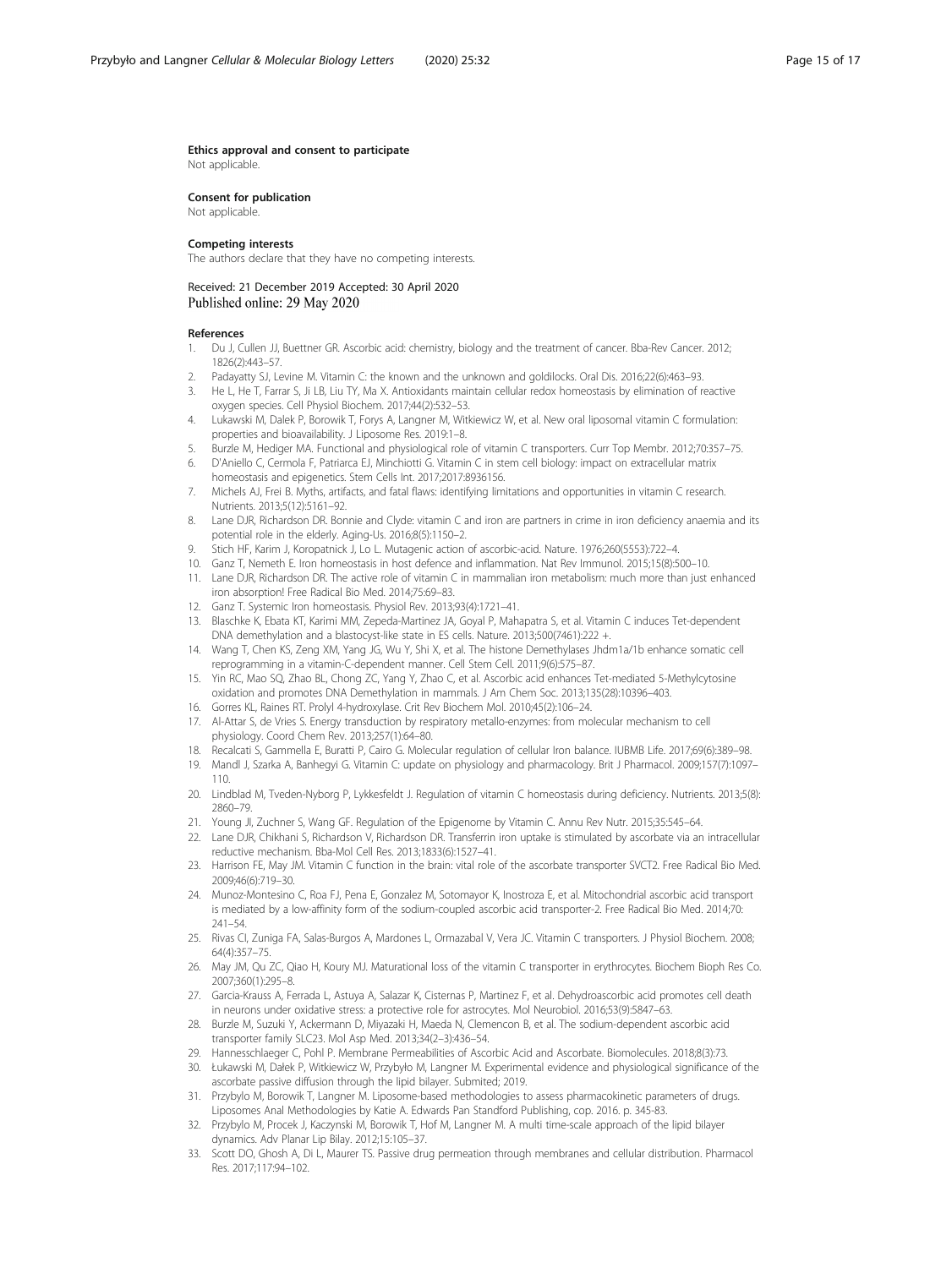- <span id="page-15-0"></span>34. Ngo B, Van Riper JM, Cantley LC, Yun J. Targeting cancer vulnerabilities with high-dose vitamin C. Nat Rev Cancer. 2019; 19(5):271–82.
- 35. Harrison FE, Bowman GL, Polidori MC. Ascorbic acid and the brain: rationale for the use against cognitive decline. Nutrients. 2014;6(4):1752–81.
- 36. Godoy A, Ormazabal V, Moraga-Cid G, Zuniga FA, Sotomayor P, Barra V, et al. Mechanistic insights and functional determinants of the transport cycle of the ascorbic acid transporter SVCT2. J Biol Chem. 2007;282(1):615–24.
- 37. Xu HX, Martinoia E, Szabo I. Organellar channels and transporters. Cell Calcium. 2015;58(1):1–10.
- 38. Kadir LA, Stacey M, Barrett-Jolley R. Emerging roles of the membrane potential: action beyond the action potential. Front Physiol. 2018;9:1661.
- 39. Li P, Gu MX, Xu HX. Lysosomal ion channels as decoders of cellular signals. Trends Biochem Sci. 2019;44(2):110–24.
- 40. Aryaman J, Johnston IG, Jones NS. Mitochondrial Heterogeneity. Front Genet. 2019;9:718.
- 41. Gerencser AA, Chinopoulos C, Birket MJ, Jastroch M, Vitelli C, Nicholls DG, et al. Quantitative measurement of mitochondrial membrane potential in cultured cells: calcium-induced de- and hyperpolarization of neuronal mitochondria. J Physiol-London. 2012;590(12):2845–71.
- 42. Dale B, Defelice LJ, Kyozuka K, Santella L, Tosti E. Voltage-clamp of the nuclear-envelope. P Roy Soc B-Biol Sci. 1994; 255(1343):119–24.
- 43. Yang M, Brackenbury WJ. Membrane potential and cancer progression. Front Physiol. 2013;4:185.
- 44. Drouin G, Godin JR, Page B. The genetics of vitamin C loss in vertebrates. Curr Genomics. 2011;12(5):371–8.
- 45. Linster CL, Van Schaftingen E. Vitamin C biosynthesis, recycling and degradation in mammals. FEBS J. 2007;274(1):1–22.
- 46. Singh A, Kukreti R, Saso L, Kukreti S. Oxidative Stress: A Key Modulator in Neurodegenerative Diseases. Molecules. 2019; 24(8):1583.
- 47. Moretti M, Fraga DB, Rodrigues ALS. Preventive and therapeutic potential of ascorbic acid in neurodegenerative diseases. Cns Neurosci Ther. 2017;23(12):921–9.
- 48. Wilson JX. Regulation of vitamin C transport. Annu Rev Nutr. 2005;25:105–25.
- 49. Hasselholt S, Tveden-Nyborg P, Lykkesfeldt J. Distribution of vitamin C is tissue specific with early saturation of the brain and adrenal glands following differential oral dose regimens in Guinea pigs. Brit J Nutr. 2015;113(10):1539–49.
- 50. Agnati LF, Marcoli M, Leo G, Maura G, Guidolin D. Homeostasis and the concept of 'interstitial fluids hierarchy': relevance of cerebrospinal fluid sodium concentrations and brain temperature control (review). Int J Mol Med. 2017; 39(3):487–97.
- 51. Takanaga H, Mackenzie B, Hediger MA. Sodium-dependent ascorbic acid transporter family SLC23. Pflugers Arch Eur J Physiol. 2004;447(5):677–82.
- 52. Savini I, Rossi A, Pierro C, Avigliano L, Catani MV. SVCT1 and SVCT2: key proteins for vitamin C uptake. Amino Acids. 2008;34(3):347–55.
- 53. Boyer JC, Campbell CE, Sigurdson WJ, Kuo SM. Polarized localization of vitamin C transporters, SVCT1 and SVCT2, in epithelial cells. Biochem Bioph Res Co. 2005;334(1):150–6.
- 54. Amano A, Aigaki T, Maruyama N, Ishigami A. Ascorbic acid depletion enhances expression of the sodium-dependent vitamin C transporters, SVCT1 and SVCT2, and uptake of ascorbic acid in livers of SMP30/GNL knockout mice. Arch Biochem Biophys. 2010;496(1):38–44.
- 55. Sotiriou S, Gispert S, Cheng J, Wang YH, Chen A, Hoogstraten-Miller S, et al. Ascorbic-acid transporter Slc23a1 is essential for vitamin C transport into the brain and for perinatal survival. Nat Med. 2002;8(5):514–7.
- 56. Tsukaguchi H, Tokui T, Mackenzie B, Berger UV, Chen XZ, Wang YX, et al. A family of mammalian Na+−dependent Lascorbic acid transporters. Nature. 1999;399(6731):70–5.
- 57. Mackenzie B, Illing AC, Hediger MA. Transport model of the human Na+−coupled L-ascorbic acid (vitamin C) transporter SVCT1. Am J Physiol-Cell Ph. 2008;294(2):C451–C9.
- 58. Padayatty SJ, Sun H, Wang YH, Riordan HD, Hewitt SM, Katz A, et al. Vitamin C pharmacokinetics: implications for oral and intravenous use. Ann Intern Med. 2004;140(7):533–7.
- 59. Berger TM, Polidori MC, Dabbagh A, Evans PJ, Halliwell B, Morrow JD, et al. Antioxidant activity of vitamin C in ironoverloaded human plasma. J Biol Chem. 1997;272(25):15656–60.
- 60. Badu-Boateng C, Pardalaki S, Wolf C, Lajnef S, Peyrot F, Naftalin RJ. Labile iron potentiates ascorbate-dependent reduction and mobilization of ferritin iron. Free Radical Bio Med. 2017;108:94–109.
- 61. Berger UV, Lu XCM, Liu WL, Tang ZC, Slusher BS, Hediger MA. Effect of middle cerebral artery occlusion on mRNA expression for the sodium-coupled vitamin C transporter SVCT2 in rat brain. J Neurochem. 2003;86(4):896–906.
- 62. Bigay J, Antonny B. Curvature, lipid packing, and electrostatics of membrane organelles: defining cellular territories in determining specificity. Dev Cell. 2012;23:886–95.
- 63. Brand MD. Mitochondrial generation of superoxide and hydrogen peroxide as the source of mitochondrial redox signaling. Free Radical Bio Med. 2016;100:14–31.
- 64. Cimini S, Gualtieri C, Macovei A, Balestrazzi A, De Gara L, Locato V. Redox balance-DDR-miRNA triangle: relevance in genome stability and stress responses in plants. Front Plant Sci. 2019;10:989.
- 65. Cobb CA, Cole MP. Oxidative and nitrative stress in neurodegeneration. Neurobiol Dis. 2015;84:4–21.
- 66. Locato V, Cimini S, De Gara L. ROS and redox balance as multifaceted players of cross-tolerance: epigenetic and retrograde control of gene expression. J Exp Bot. 2018;69(14):3373–91.
- 67. Fraga CG, Oteiza PI. Iron toxicity and antioxidant nutrients. Toxicology. 2002;180(1):23–32.
- 68. Levina A, Lay PA. Transferrin cycle and clinical roles of citrate and Ascorbate in improved Iron metabolism. ACS Chem Biol. 2019;14(5):893–900.
- 69. Sherman HG, Jovanovic C, Stolnik S, Baronian K, Downard AJ, Rawson FJ. New perspectives on Iron uptake in eukaryotes. Front Mol Biosci. 2018;5:97.
- 70. Cyr AR, Domann FE. The redox basis of epigenetic modifications: from mechanisms to functional consequences. Antioxid Redox Signal. 2011;15(2):551–89.
- 71. Cheng K, Haspel HC, Vallano ML, Osotimehin B, Sonenberg M. Measurement of membrane-potentials (psi) of erythrocytes and white adipocytes by the accumulation of Triphenylmethylphosphonium Cation. J Membr Biol. 1980; 56(3):191–201.